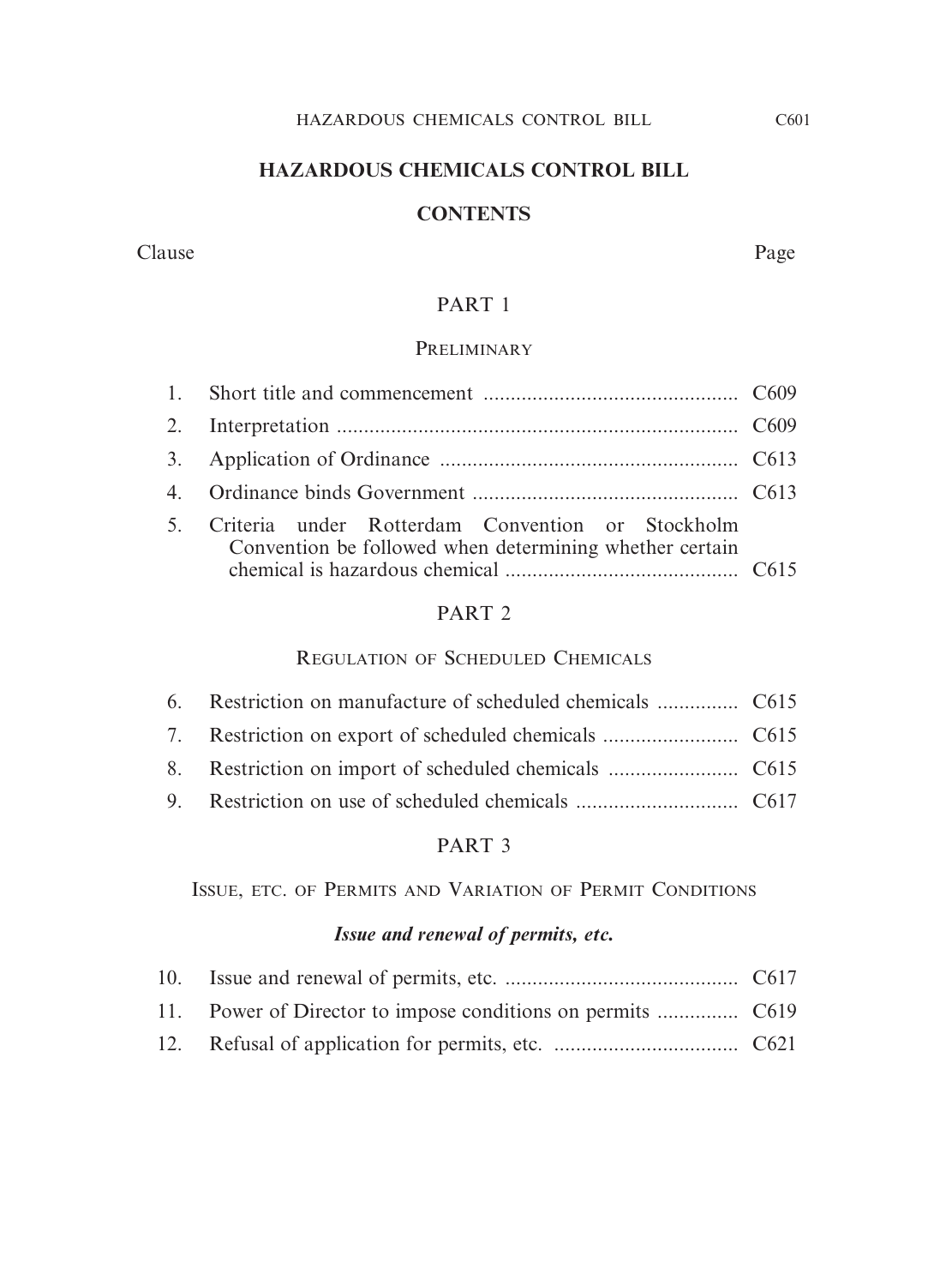#### Clause Page

# *Variation of permit conditions, etc.*

| 14. Director to notify his decisions to vary or refuse to vary |  |
|----------------------------------------------------------------|--|
| 15. When Director's decisions to vary permit conditions take   |  |
| 16. Return of permits to Director after variation of permit    |  |
|                                                                |  |

# *Offences regarding contravention of permit conditions*

| 18. |  |  | Offences regarding contravention of permit conditions  C625 |  |
|-----|--|--|-------------------------------------------------------------|--|
|     |  |  |                                                             |  |

# PART 4

#### CANCELLATION OR SUSPENSION OF PERMITS

# *Cancellation of permits*

| 21. | Return of permits to Director on cancellation of permits  C625                                                               |  |
|-----|------------------------------------------------------------------------------------------------------------------------------|--|
|     | 22. Power of Director to give directions regarding disposal of<br>scheduled chemicals on cancellation of permits, etc.  C627 |  |
|     | 23. Power of Director to vary directions given under section 22 C627                                                         |  |
|     | 24. Director to notify his decisions to vary or refuse to vary                                                               |  |
| 25. | When Director's decisions to vary directions take effect  C629                                                               |  |
| 26. | Offences regarding failing to comply with Director's<br>directions in respect of disposal of scheduled chemicals  C629       |  |

# *Suspension of permits*

|--|--|--|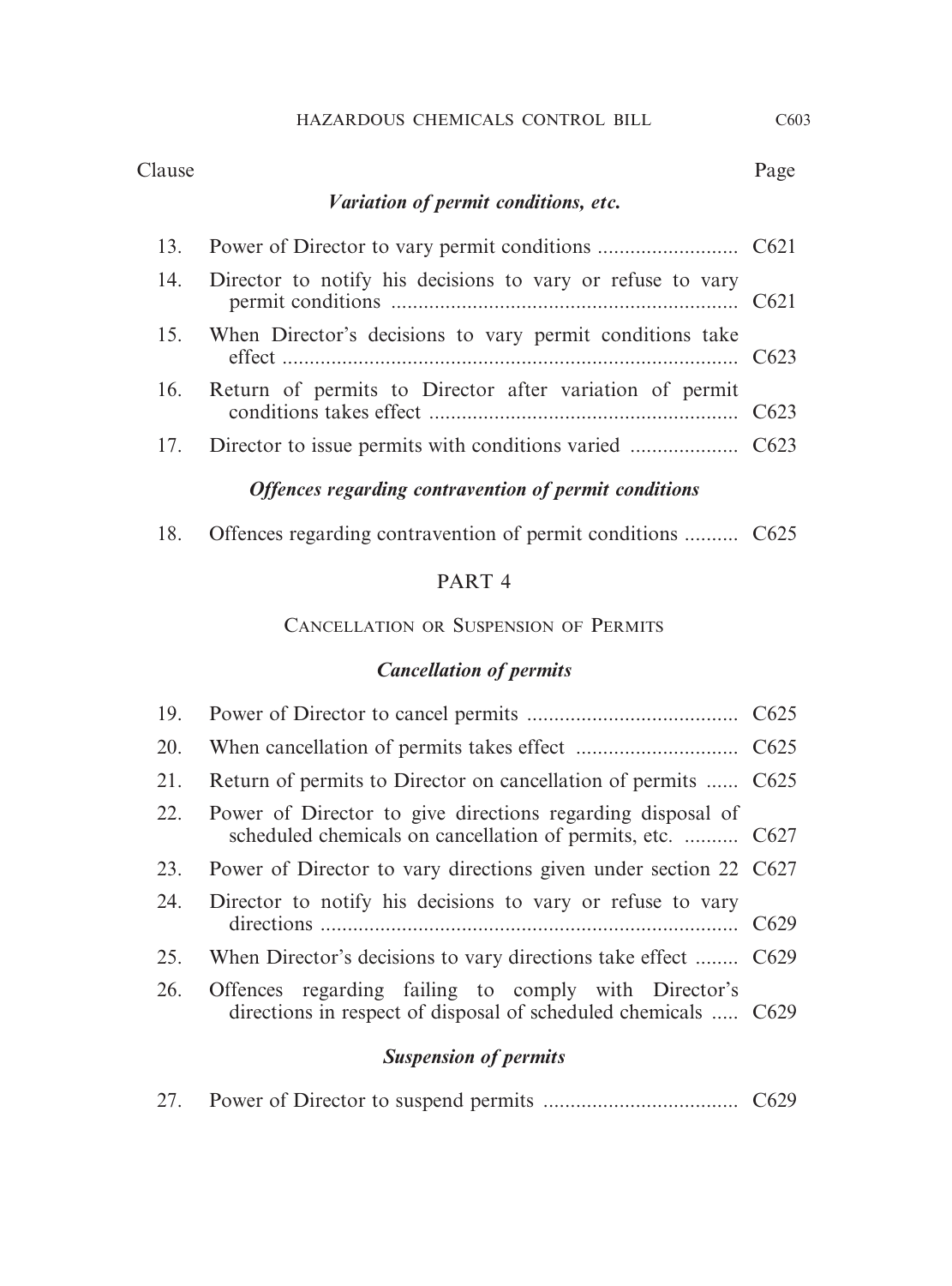# 28. When suspension of permits takes effect ................................ C631 29. Return of permits to Director on suspension of permits ........ C631 30. Return of permits to permit holders after expiry of suspension periods ................................................................................. C631 Clause Page

## *Supplementary provisions regarding cancellation or suspension of permits*

| 31. Supplementary provisions regarding cancellation or |  |  |  |
|--------------------------------------------------------|--|--|--|
|                                                        |  |  |  |

#### PART 5

#### ENFORCEMENT POWERS, ETC.

| 32. Power to enter non-domestic premises, etc. for routine |  |
|------------------------------------------------------------|--|
|                                                            |  |
| 34. Warrants to be obtained for exercising powers under    |  |
|                                                            |  |
|                                                            |  |
|                                                            |  |

## PART 6

#### MISCELLANEOUS PROVISIONS

| 41. Proceedings for or in connection with acts of employees  C645 |  |
|-------------------------------------------------------------------|--|
|                                                                   |  |
|                                                                   |  |
|                                                                   |  |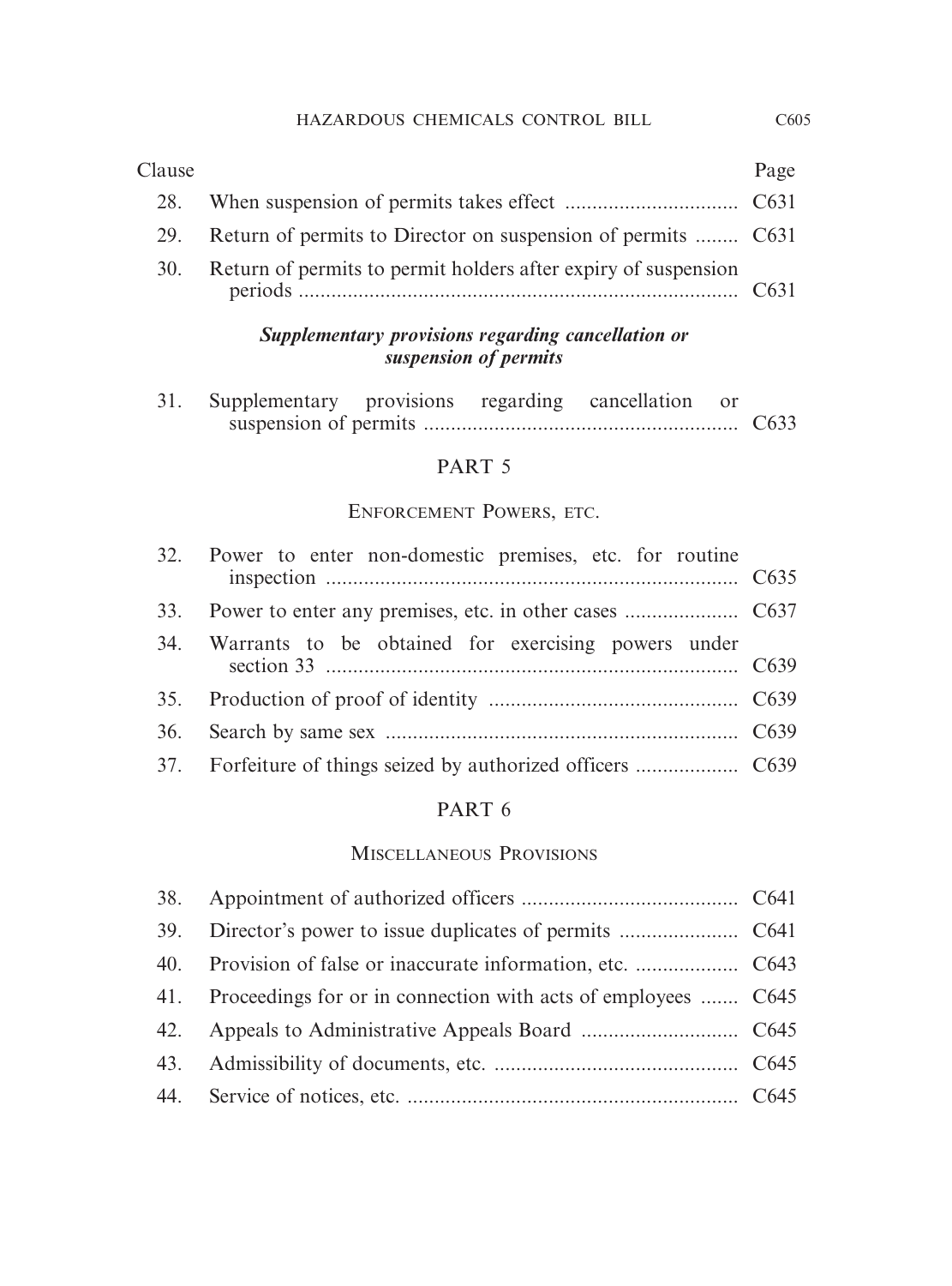| Clause     |  | Page |
|------------|--|------|
| 45.        |  |      |
| 46.        |  |      |
| 47.        |  |      |
| 48.        |  |      |
| 49.        |  |      |
| 50.        |  |      |
| 51.        |  |      |
| Schedule 1 |  |      |
| Schedule 2 |  |      |
|            |  |      |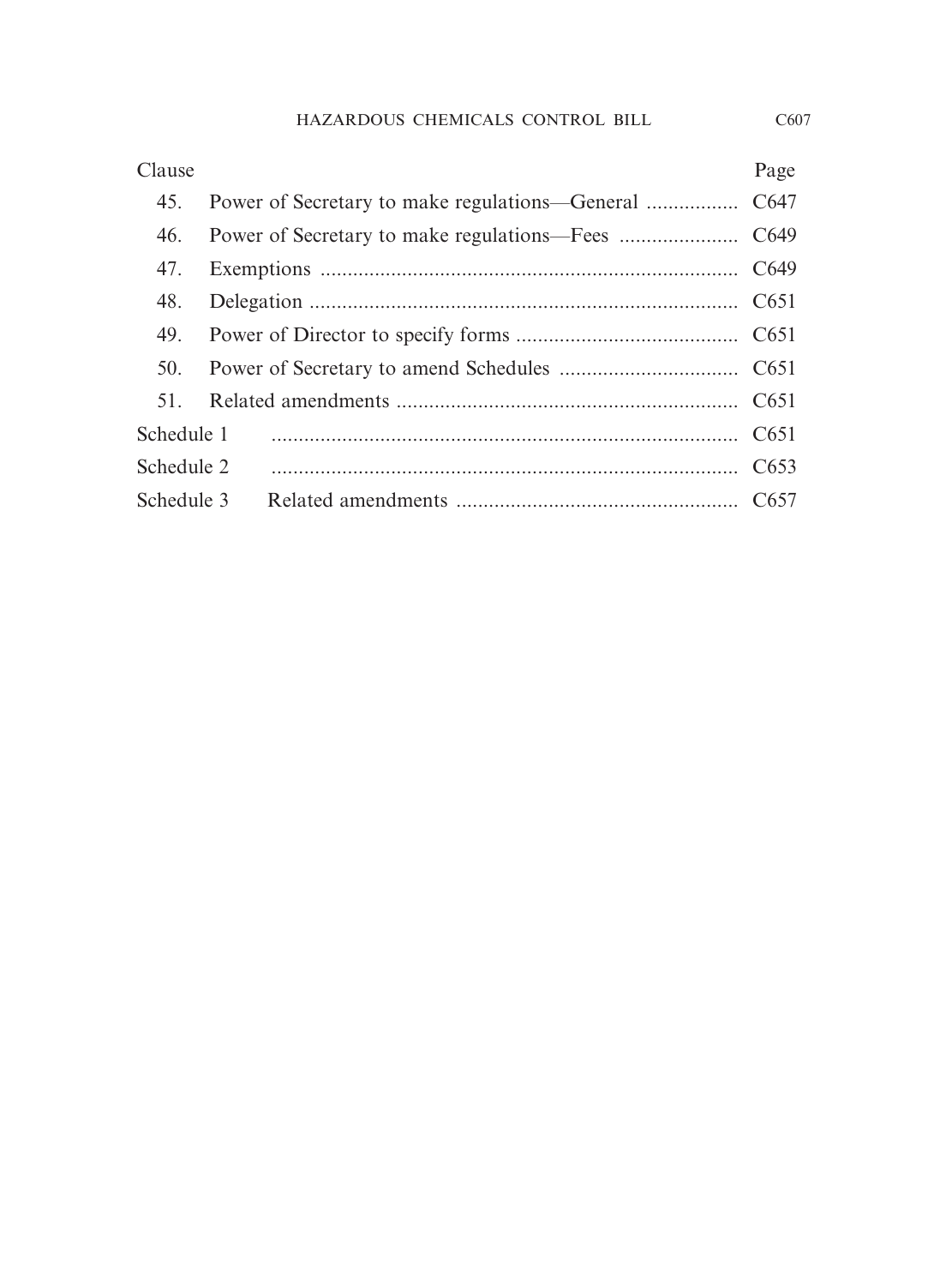# A BILL To

Regulate the manufacture, export, import and use of chemicals that are not pesticides and have potentially harmful or adverse effects on human health or the environment (including such chemicals that are subject to the regulation of the Rotterdam Convention on the Prior Informed Consent Procedure for Certain Hazardous Chemicals and Pesticides in International Trade or the Stockholm Convention on Persistent Organic Pollutants); and to provide for related, consequential or incidental matters.

Enacted by the Legislative Council.

# PART 1

#### PRELIMINARY

#### **1. Short title and commencement**

(1) This Ordinance may be cited as the Hazardous Chemicals Control Ordinance.

(2) This Ordinance shall come into operation on a day to be appointed by the Secretary for the Environment, Transport and Works by notice published in the Gazette.

#### **2. Interpretation**

In this Ordinance, unless the context otherwise requires—

"authorized officer" (獲授權人員) means the Director or any public officer appointed to be an authorized officer under section 38;

"container" (容器) includes a packet;

"court" (法院) includes a magistrate;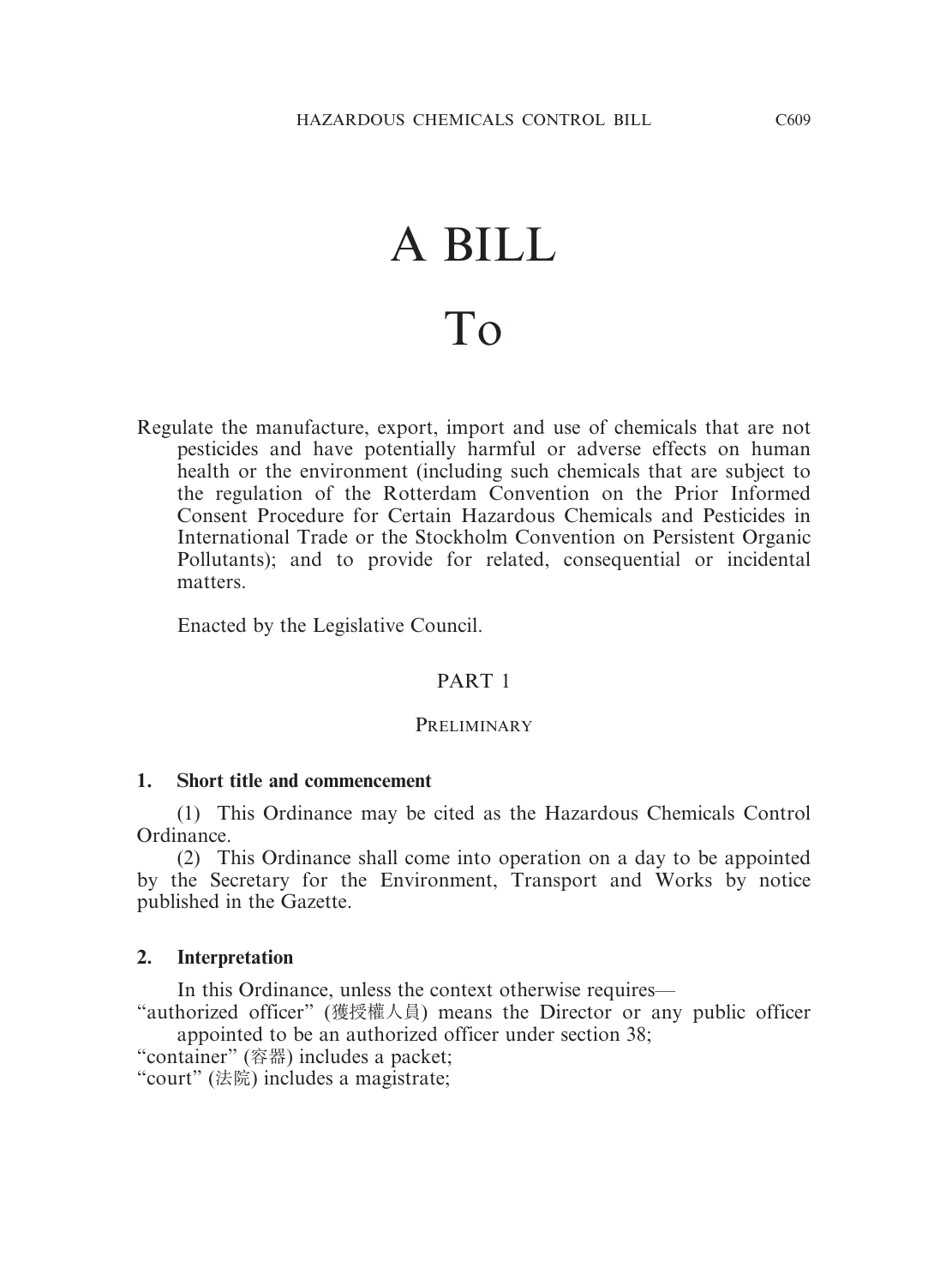- "Director" (署長) means the Director of Environmental Protection or any Deputy Director of Environmental Protection;
- "duplicate permit" (許可證複本) means a duplicate permit issued under section 39;
- "export" ( $\boxplus$  $\Box$ ), in relation to a scheduled chemical, means to take the chemical, or cause the chemical to be taken, out of Hong Kong by air, land or water;
- "function" (職能) includes a power and a duty;

"hazardous chemical" (有毒化學品) means any chemical that—

- (*a*) is not a pesticide; and
- (*b*) has potentially harmful or adverse effect on human health or the environment,

including any such chemical that is subject to the regulation of the Rotterdam Convention or the Stockholm Convention;

"import" ( $\# \Box$ ), in relation to a scheduled chemical, means to bring the chemical, or cause the chemical to be brought, into Hong Kong by air, land or water;

"manufacture" (製造), in relation to a scheduled chemical, includes causing the chemical to be manufactured;

"notice of cancellation" (取消通知) means a notice referred to in section 19;

"notice of suspension" (暫時吊銷通知) means a notice referred to in section 27;

"part" (部分), in relation to any thing, means any part of that thing, whether or not that part is a constituent element of that thing;

"permit" (許可證) means a permit issued or renewed under section 10;

- "permit holder" (許可證持有人), where the context requires, includes a holder of a permit which—
	- (*a*) has been or is to be cancelled or suspended under section 19 or 27; or
	- (*b*) has been or is to be partially cancelled or suspended under section 31;
- "pesticide" (除害劑) means a pesticide as defined in section 2 of the Pesticides Ordinance (Cap. 133);
- "premises" (處所) includes any place and in particular includes any aircraft, vehicle or vessel;
- "prescribed fee" (訂明費用), in relation to any matter, means the fee payable under this Ordinance in relation to that matter and prescribed by any regulation made under section 46;
- "Rotterdam Convention" (《鹿特丹公約》) means the Rotterdam Convention on the Prior Informed Consent Procedure for Certain Hazardous Chemicals and Pesticides in International Trade adopted on 10 September 1998 as amended from time to time and as applied to Hong Kong;
- "scheduled chemical" (受管制化學品) means a Type 1 chemical or Type 2 chemical;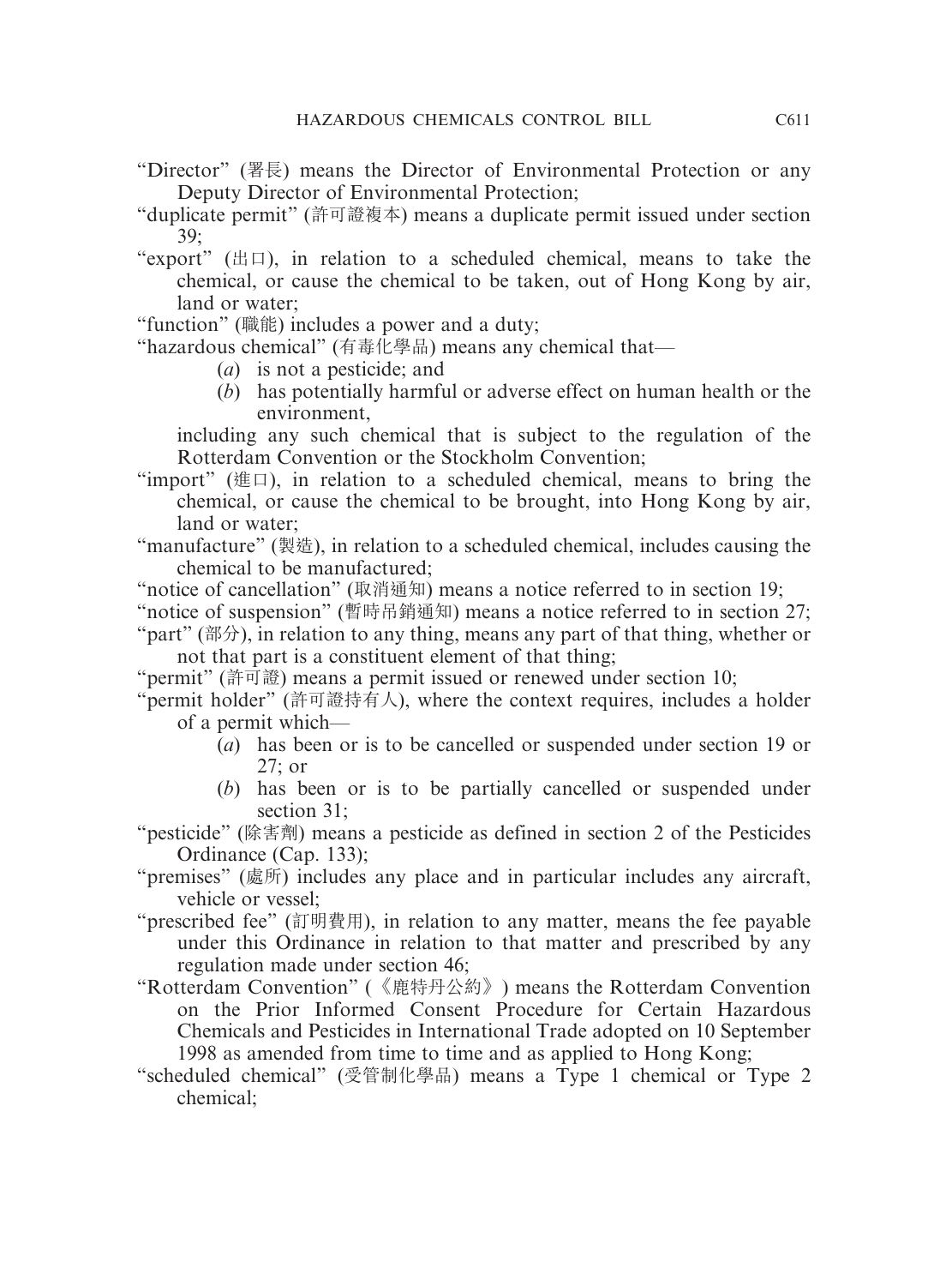- "Secretary" (局長) means the Secretary for the Environment, Transport and Works;
- "Stockholm Convention" (《斯德哥爾摩公約》) means the Stockholm Convention on Persistent Organic Pollutants adopted on 22 May 2001 as amended from time to time and as applied to Hong Kong;
- "thing" (物品) includes a substance;
- "Type 1 chemical" (第 1 類化學品) means a hazardous chemical specified in Part 1 of Schedule 1;
- "Type 2 chemical" (第 2 類化學品) means a hazardous chemical specified in Part 1 of Schedule 2;
- "vary" (更改)—

(*a*) in relation to the conditions of a permit, means—

- (i) to modify any of those conditions;
- (ii) to substitute any condition for any of those conditions;
- (iii) to add any condition to those conditions;
- (iv) to cancel any of those conditions; or
- (v) to do 2 or more of the acts mentioned in subparagraphs (i),  $(ii)$ ,  $(iii)$  and  $(iv)$ ; or

# (*b*) in relation to the directions given under section 22, means—

- (i) to modify any of those directions;
- (ii) to substitute any direction for any of those directions;
- (iii) to add any direction to those directions;
- (iv) to cancel any of those directions; or
- (v) to do 2 or more of the acts mentioned in subparagraphs (i),  $(ii)$ ,  $(iii)$  and  $(iv)$ .

# **3. Application of Ordinance**

(1) Subject to subsections (2) and (3), this Ordinance applies to a scheduled chemical, whether or not the chemical exists alone or is a part of any preparation or product.

- (2) This Ordinance does not apply to—
	- (*a*) a Type 1 chemical to the extent as provided in Part 2 of Schedule 1; and
	- (*b*) a Type 2 chemical to the extent as provided in Part 2 of Schedule 2.

(3) In this section, "preparation" (製劑) means a mixture or solution composed of 2 or more substances.

# **4. Ordinance binds Government**

- (1) Subject to subsection (2), this Ordinance binds the Government.
- (2) No prescribed fee is payable by the Government.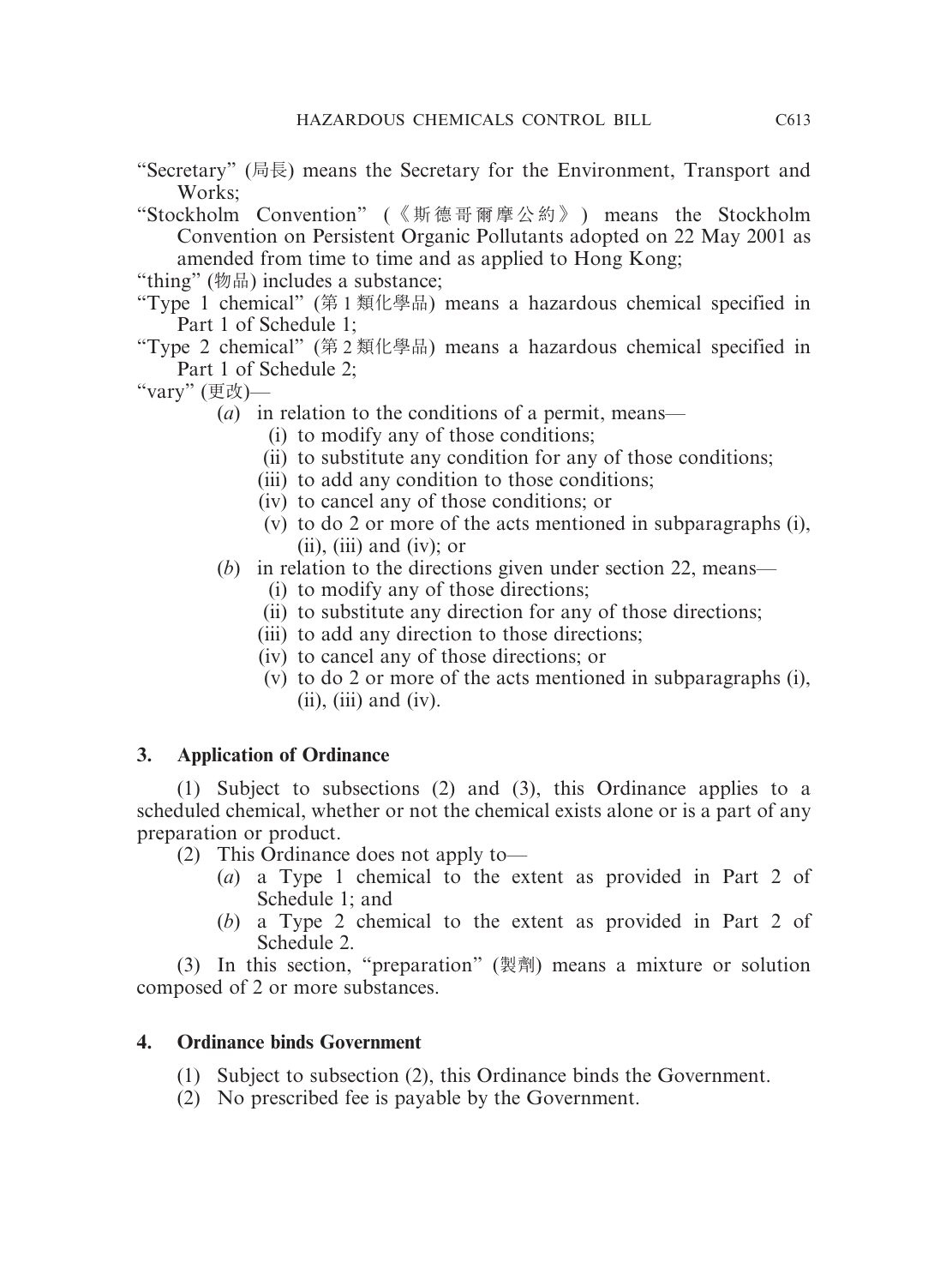#### **5. Criteria under Rotterdam Convention or Stockholm Convention be followed when determining whether certain chemical is hazardous chemical**

When determining whether a chemical is a hazardous chemical for the purposes of this Ordinance, the criteria to be followed as set out in or required under the Rotterdam Convention or the Stockholm Convention in determining whether a chemical should be subject to the regulation of the Convention are to be taken into account.

#### PART<sub>2</sub>

#### REGULATION OF SCHEDULED CHEMICALS

#### **6. Restriction on manufacture of scheduled chemicals**

(1) Except under and in accordance with a permit, a person shall not manufacture any scheduled chemical.

(2) A person who contravenes subsection (1) commits an offence and is liable on conviction to a fine at level 5 and to imprisonment for 1 year.

(3) In any proceedings for an offence under subsection (1), it is a defence for the person charged to prove that he did not know and could not with reasonable diligence have known that the chemical was a scheduled chemical.

#### **7. Restriction on export of scheduled chemicals**

(1) Except under and in accordance with a permit, a person shall not export any scheduled chemical.

(2) A person who contravenes subsection (1) commits an offence and is liable on conviction to a fine at level 5 and to imprisonment for 1 year.

(3) In any proceedings for an offence under subsection (1), it is a defence for the person charged to prove that he did not know and could not with reasonable diligence have known that the chemical was a scheduled chemical.

#### **8. Restriction on import of scheduled chemicals**

(1) Except under and in accordance with a permit, a person shall not import any scheduled chemical.

(2) A person who contravenes subsection (1) commits an offence and is liable on conviction to a fine at level 5 and to imprisonment for 1 year.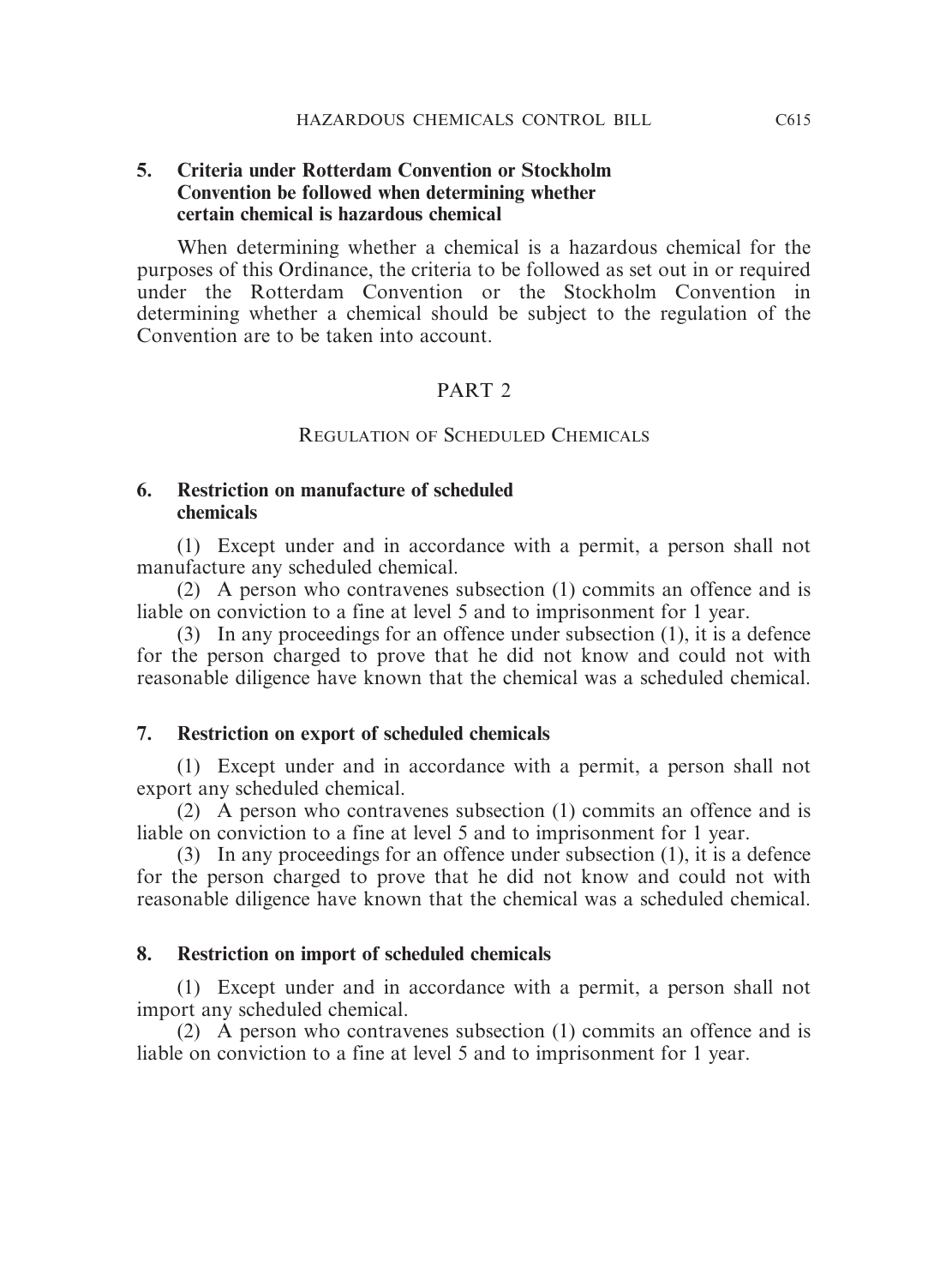(3) In any proceedings for an offence under subsection (1), it is a defence for the person charged to prove that he did not know and could not with reasonable diligence have known that the chemical was a scheduled chemical.

#### **9. Restriction on use of scheduled chemicals**

(1) Except under and in accordance with a permit, a person shall not use any scheduled chemical.

(2) A person who contravenes subsection (1) commits an offence and is liable on conviction to a fine at level 5 and to imprisonment for 1 year.

(3) In any proceedings for an offence under subsection (1), it is a defence for the person charged to prove that he did not know and could not with reasonable diligence have known that the chemical was a scheduled chemical.

#### PART 3

#### ISSUE, ETC. OF PERMITS AND VARIATION OF PERMIT CONDITIONS

#### *Issue and renewal of permits, etc.*

#### **10. Issue and renewal of permits, etc.**

(1) The Director may, on an application that complies with any regulation made under section 45, and subject to the compliance by the applicant with any other requirement imposed under or by virtue of any such regulation in relation to the application, issue a permit for the carrying out of the following activities—

- (*a*) the manufacture of one or more scheduled chemicals;
- (*b*) the export of one or more scheduled chemicals;
- (*c*) the import of one or more scheduled chemicals;
- (*d*) the use of one or more scheduled chemicals.

(2) The Director may, on an application that complies with any regulation made under section 45, and subject to the compliance by the applicant with any other requirement imposed under or by virtue of any such regulation in relation to the application, renew a permit issued under subsection  $(1)$ .

(3) When considering whether to exercise his power under subsection (1) or (2), the Director is to have regard to—

(*a*) other enactments that govern the activity to which the application relates; and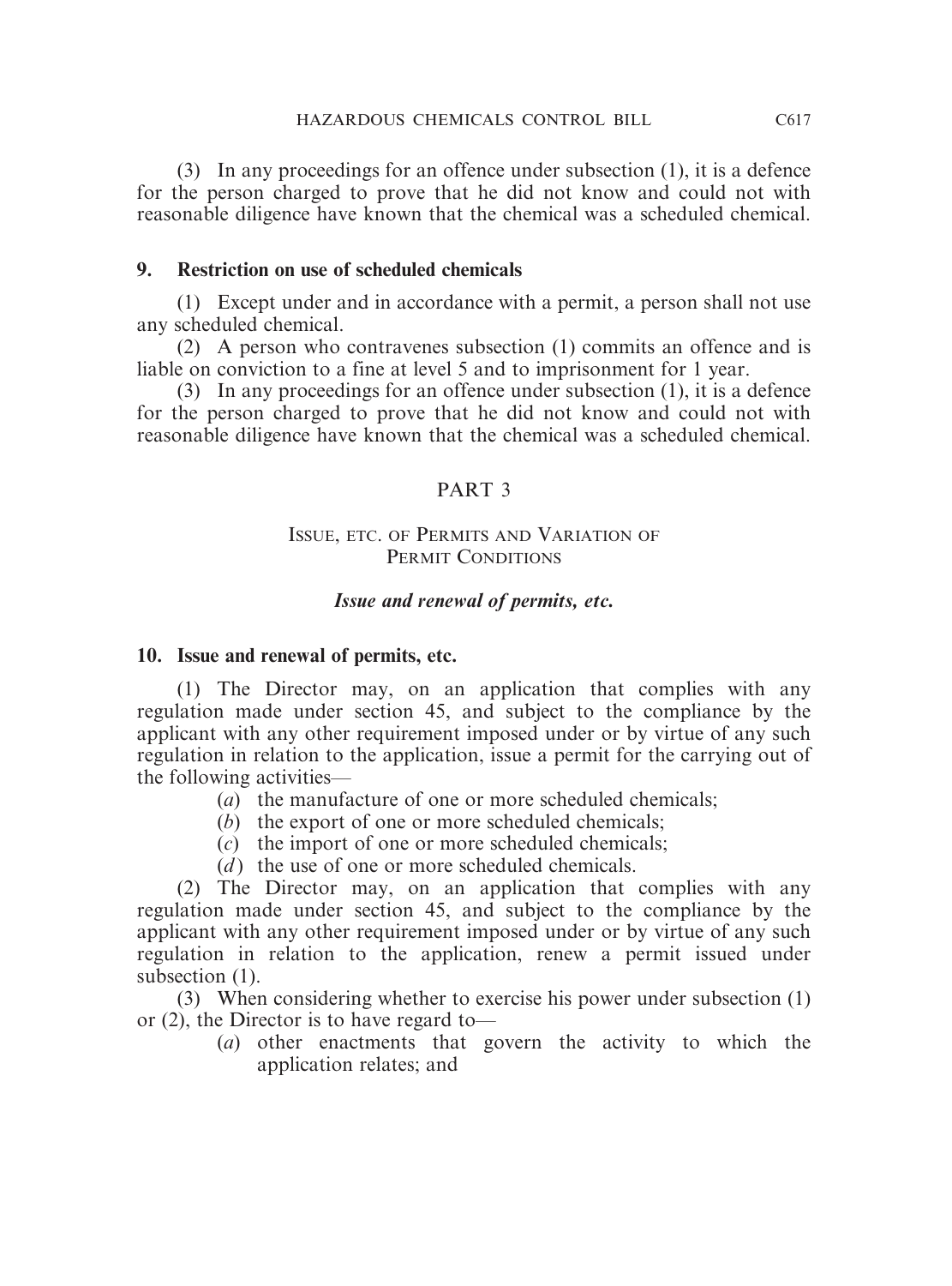- (*b*) the requirements under the Rotterdam Convention and the Stockholm Convention.
- (4) The Director may not—
	- (*a*) issue or renew a permit authorizing the manufacture of any Type 1 chemical unless—
		- (i) the chemical is only for—
			- (A) use for laboratory-scale research purpose;
			- (B) use as a reference standard for chemical analysis; or
			- (C) use for laboratory-scale research purpose and as a reference standard for chemical analysis; and
		- (ii) the issue or renewal of the permit would not be inconsistent with any of the requirements under the Rotterdam Convention and the Stockholm Convention; and
	- (*b*) issue or renew a permit authorizing the manufacture of any Type 2 chemical, or export, import or use of any scheduled chemical unless the issue or renewal of the permit would not be inconsistent with any of the requirements under the Rotterdam Convention and the Stockholm Convention.

# **11. Power of Director to impose conditions on permits**

(1) Without affecting the generality of section 40(2)(*b*) of the Interpretation and General Clauses Ordinance (Cap. 1), the Director may, on issuing or renewing a permit under section 10, impose—

- (*a*) any such condition as he considers appropriate that relates to any premises at which the activity authorized under the permit is to be carried out;
- (*b*) any such condition as he considers appropriate that relates to any intended purpose or mode of operation of the activity authorized under the permit;
- (*c*) any such condition as he considers appropriate that requires the permit holder to comply with any other enactment that governs the activity authorized under the permit; and
- (*d*) any such condition as he considers appropriate for the protection of public health or the environment.

(2) When considering whether to impose any condition under subsection (1), or the conditions to be imposed under that subsection, the Director is to have regard to—

- (*a*) other enactments that govern the activity authorized under the permit; and
- (*b*) the requirements under the Rotterdam Convention and the Stockholm Convention.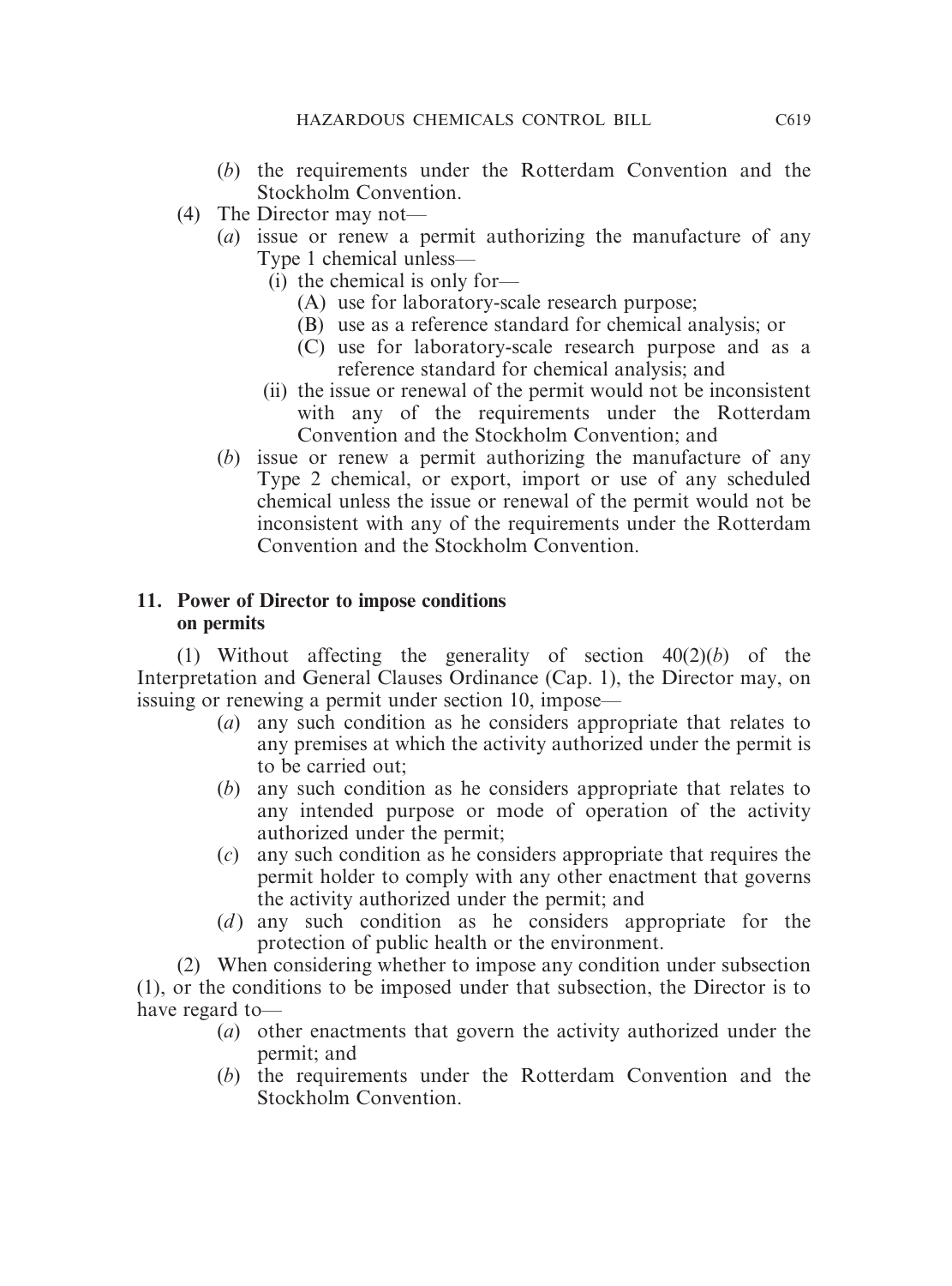(3) The Director may not impose any condition that is inconsistent with any of the requirements under the Rotterdam Convention and the Stockholm Convention, but may impose a condition even if the imposition of such condition may result in a more stringent measure than any of those required by the Conventions.

# **12. Refusal of application for permits, etc.**

If the Director decides—

- (*a*) to refuse an application for the issue of a permit under section 10(1); or
- (*b*) to refuse an application for the renewal of a permit under section 10(2),

he shall, by notice in writing served on the applicant, inform the applicant of his decision and the reasons for his decision.

# *Variation of permit conditions, etc.*

# **13. Power of Director to vary permit conditions**

- (1) The Director may vary the conditions of a permit—
	- (*a*) on his own initiative; or
	- (*b*) on an application that complies with any regulation made under section 45, and subject to the compliance by the applicant with any other requirement imposed under or by virtue of any such regulation in relation to the application.

(2) When considering whether to vary the conditions of a permit under subsection (1), or the variation to be made under that subsection, the Director is to have regard to—

- (*a*) other enactments that govern the activity authorized under the permit; and
- (*b*) the requirements under the Rotterdam Convention and the Stockholm Convention.

(3) The Director may not vary the conditions of a permit if the variation would be inconsistent with any of the requirements under the Rotterdam Convention and the Stockholm Convention, but may vary the conditions of a permit even if the variation may result in a more stringent measure than any of those required by the Conventions.

# **14. Director to notify his decisions to vary or refuse to vary permit conditions**

(1) If the Director decides—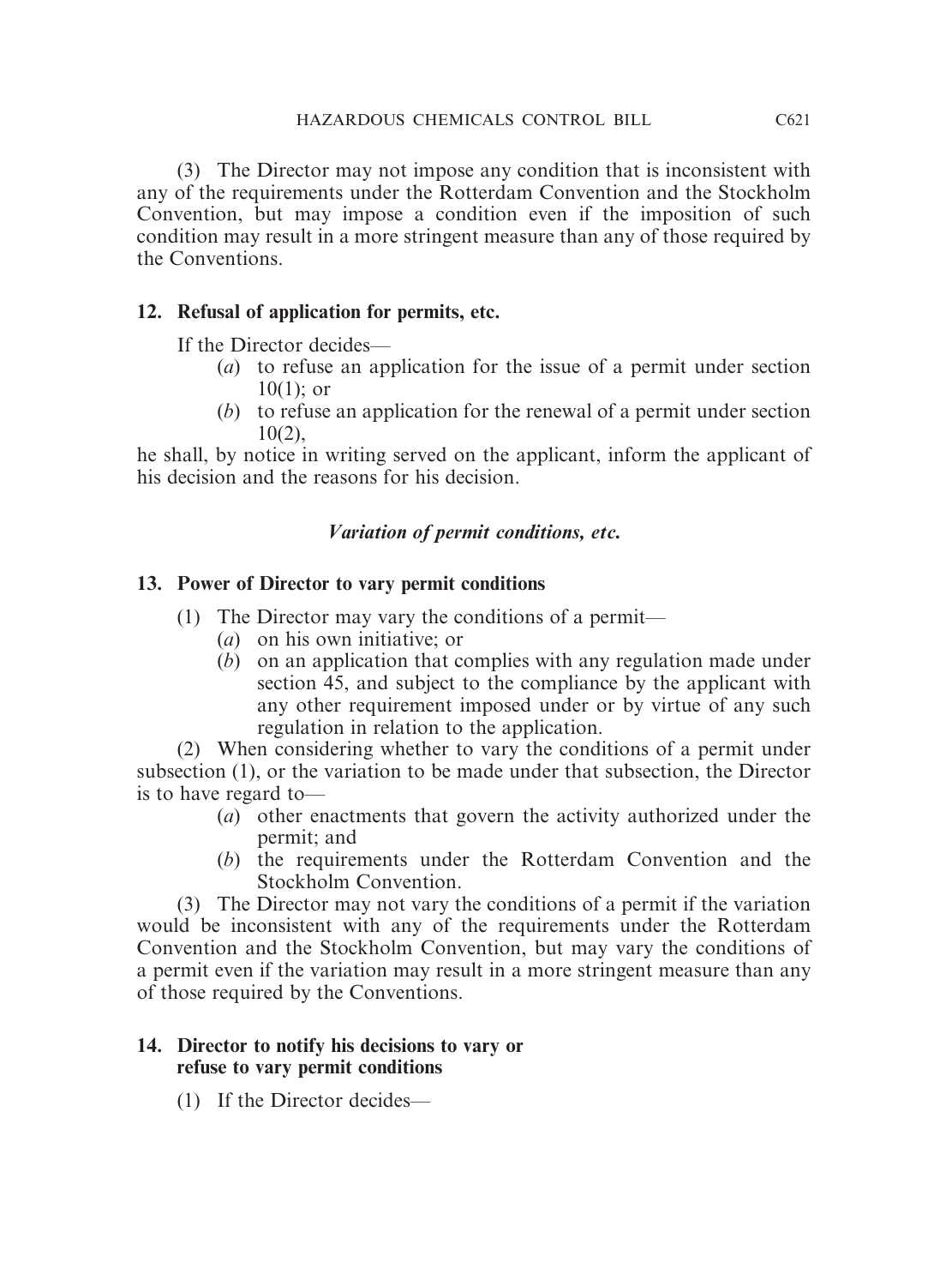- (*a*) to vary the conditions of a permit under section 13; or
- (*b*) to refuse an application for the variation of the conditions of a permit under section 13,

he shall, by notice in writing served on the permit holder, inform the permit holder of his decision and the reasons for his decision.

(2) Where the Director decides to vary the conditions of a permit under section 13, the notice shall state the manner in which the conditions are to be varied.

#### **15. When Director**'**s decisions to vary permit conditions take effect**

(1) Where the Director decides to vary the conditions of a permit under section 13, the variation is to take effect on the day specified in the notice referred to in section 14 for that purpose.

(2) A variation is to take effect under subsection (1) notwithstanding that an appeal has been or is to be lodged under section 42(*b*) against the Director's decision.

# **16. Return of permits to Director after variation of permit conditions takes effect**

(1) After a variation of the conditions of a permit takes effect, the conditions of the permit shall be read subject to the variation.

(2) Notwithstanding subsection (1), as soon as practicable after the variation takes effect, the permit holder shall return the permit to the Director.

(3) A person who, without reasonable excuse, contravenes subsection (2) commits an offence and is liable on conviction to a fine at level 1 and to imprisonment for 6 months.

#### **17. Director to issue permits with conditions varied**

(1) If the conditions of a permit are varied under section 13(1), the Director shall issue a permit, with its conditions varied, to the permit holder.

(2) The Director may refuse to issue a permit under subsection (1) to a permit holder if the permit holder fails to return the permit required to be returned under section 16.

(3) A permit issued under subsection (1) is to be regarded as a permit issued under section 10(1).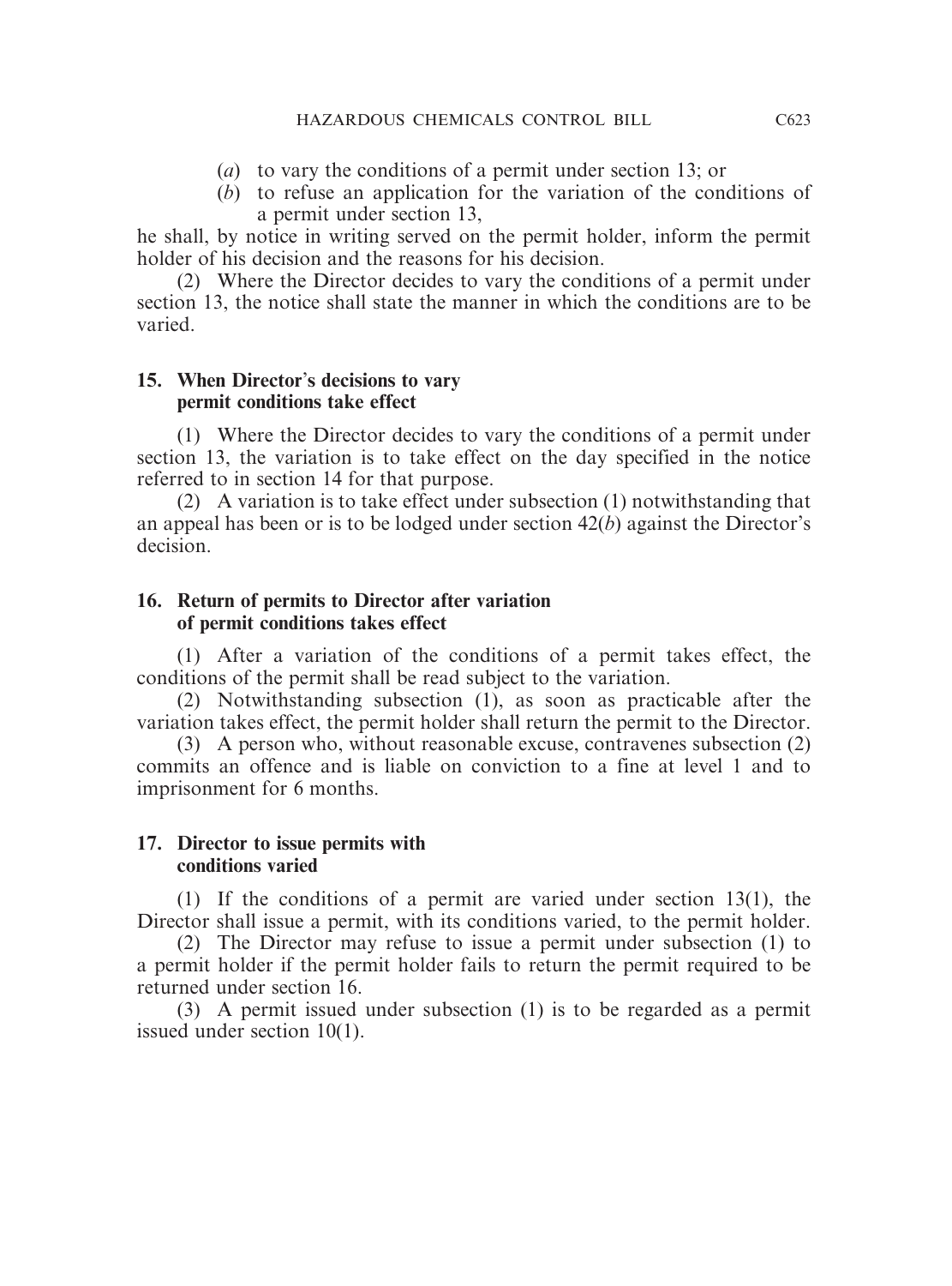#### *Offences regarding contravention of permit conditions*

#### **18. Offences regarding contravention of permit conditions**

A permit holder who contravenes a condition of his permit that falls within the description of section  $11(1)(a)$ ,  $(b)$ ,  $(c)$  or  $(d)$  commits an offence and is liable on conviction to a fine at level 4 and to imprisonment for 6 months.

#### PART 4

#### CANCELLATION OR SUSPENSION OF PERMITS

#### *Cancellation of permits*

#### **19. Power of Director to cancel permits**

- (1) The Director may cancel a permit if—
	- (*a*) the permit holder contravenes any provision of this Ordinance;
	- (*b*) the permit holder contravenes any condition of the permit;
	- (*c*) the cancellation appears to the Director to be necessary for the protection of public health or the environment; or
	- (*d*) the cancellation appears to the Director to be necessary in order to comply with any of the requirements under the Rotterdam Convention and the Stockholm Convention.

(2) If the Director decides to cancel a permit, he shall, by notice in writing served on the permit holder, inform the permit holder of his decision and the reasons for his decision.

#### **20. When cancellation of permits takes effect**

(1) Where the Director decides to cancel a permit under section 19, the cancellation is to take effect on the day specified in the notice of cancellation for that purpose.

(2) A cancellation is to take effect under subsection (1) notwithstanding that an appeal has been or is to be lodged under section  $42(d)$  against the Director's decision.

#### **21. Return of permits to Director on cancellation of permits**

(1) As soon as practicable after a cancellation of a permit takes effect, the permit holder shall return the permit to the Director.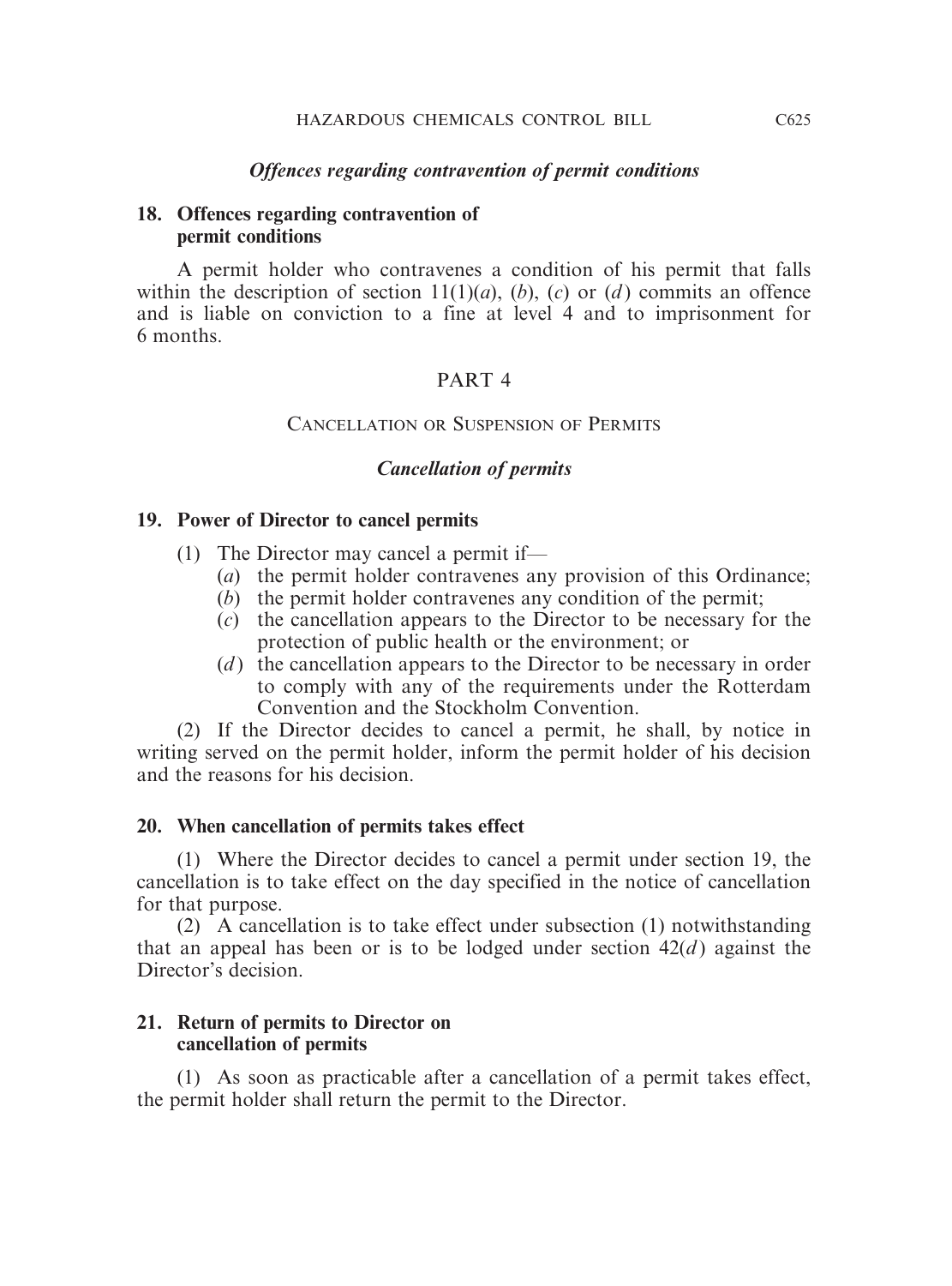(2) A person who, without reasonable excuse, contravenes subsection (1) commits an offence and is liable on conviction to a fine at level 1 and to imprisonment for 6 months.

# **22. Power of Director to give directions regarding disposal of scheduled chemicals on cancellation of permits, etc.**

(1) Where the Director cancels a permit under section 19, he may give such directions as he considers appropriate regarding the disposal of any scheduled chemical that, but for the cancellation, is authorized to be manufactured, exported, imported or used under the permit, including the disposal of any thing of which the chemical is a part and any container that is used for containing the chemical or thing.

(2) When considering whether to give any direction under subsection (1), or the directions to be given under that subsection, the Director is to have regard to—

- (*a*) other enactments that govern the disposal of the chemical concerned; and
- (*b*) the requirements under the Rotterdam Convention and the Stockholm Convention.

(3) The Director may not give any direction that is inconsistent with any of the requirements under the Rotterdam Convention and the Stockholm Convention, but may give a direction even if the giving of such direction may result in a more stringent measure than any of those required by the Conventions.

(4) If the Director decides to give any direction under subsection (1), he shall specify such direction in the notice of cancellation.

## **23. Power of Director to vary directions given under section 22**

(1) The Director may, on an application that complies with any regulation made under section 45, and subject to the compliance by the applicant with any other requirement imposed under or by virtue of any such regulation in relation to the application, vary the directions given under section 22.

(2) When considering whether to vary the directions under subsection (1), or the variation to be made under that subsection, the Director is to have regard to—

(*a*) other enactments that govern the disposal of the chemical concerned; and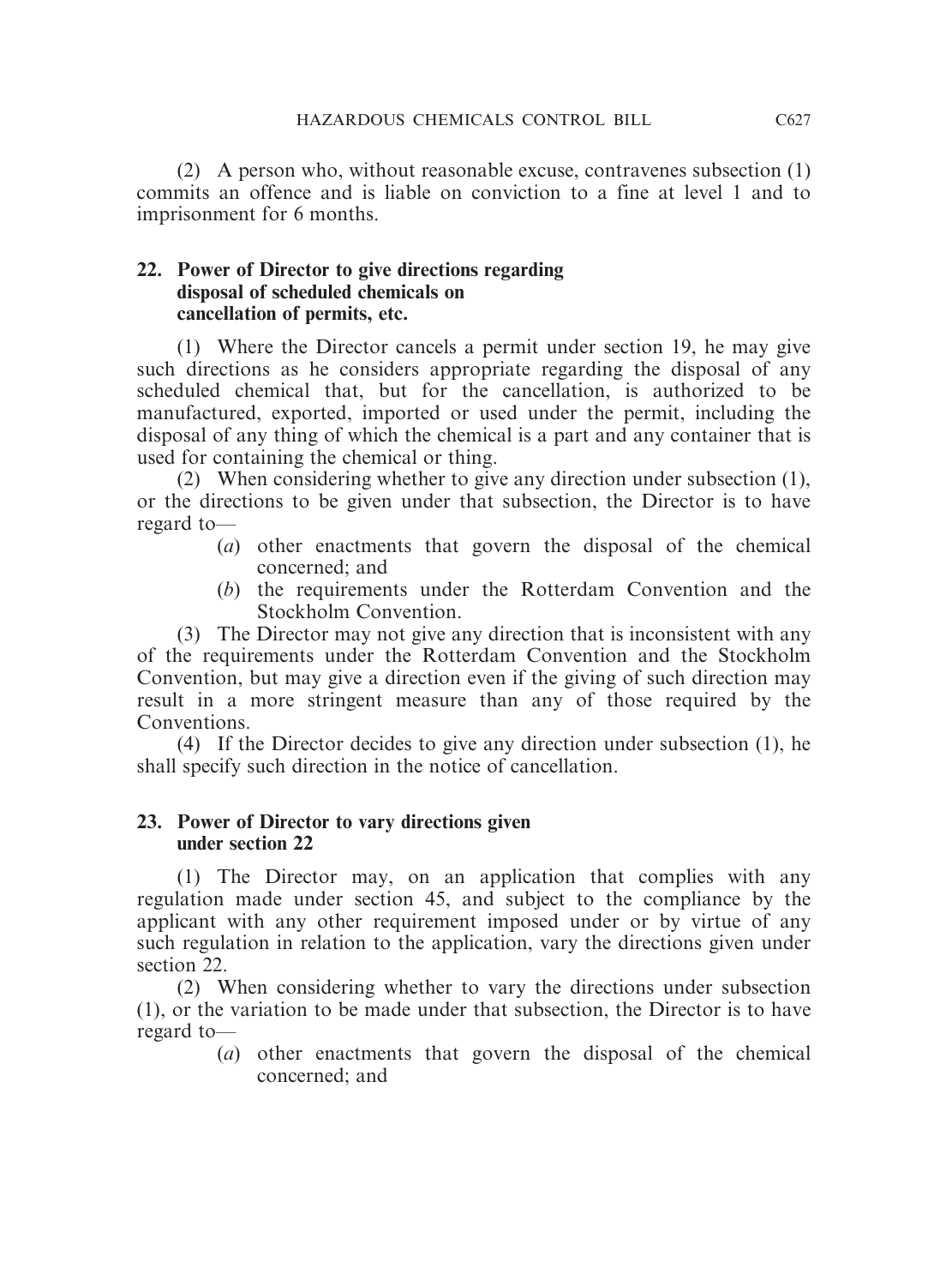(*b*) the requirements under the Rotterdam Convention and the Stockholm Convention.

(3) The Director may not vary the directions given under section 22 if the variation would be inconsistent with any of the requirements under the Rotterdam Convention and the Stockholm Convention, but may vary the directions even if the variation may result in a more stringent measure than any of those required by the Conventions.

#### **24. Director to notify his decisions to vary or refuse to vary directions**

- (1) If the Director decides—
	- (*a*) to vary the directions given under section 22; or
	- (*b*) to refuse an application for the variation of the directions given under section 22,

he shall, by notice in writing served on the permit holder, inform the permit holder of his decision and the reasons for his decision.

(2) Where the Director decides to vary the directions given under section 22, the notice shall state the manner in which the directions are to be varied.

#### **25. When Director**'**s decisions to vary directions take effect**

Where the Director decides to vary the directions given under section 22, the variation is to take effect on the day specified in the notice referred to in section 24 for that purpose.

#### **26. Offences regarding failing to comply with Director**'**s directions in respect of disposal of scheduled chemicals**

A permit holder who fails to comply with any of the directions given under section 22 or, where the directions are varied under section 23, any of such directions as varied, commits an offence and is liable on conviction to a fine at level 3 and to imprisonment for 6 months.

# *Suspension of permits*

# **27. Power of Director to suspend permits**

(1) The Director may suspend a permit for such period as he considers appropriate if—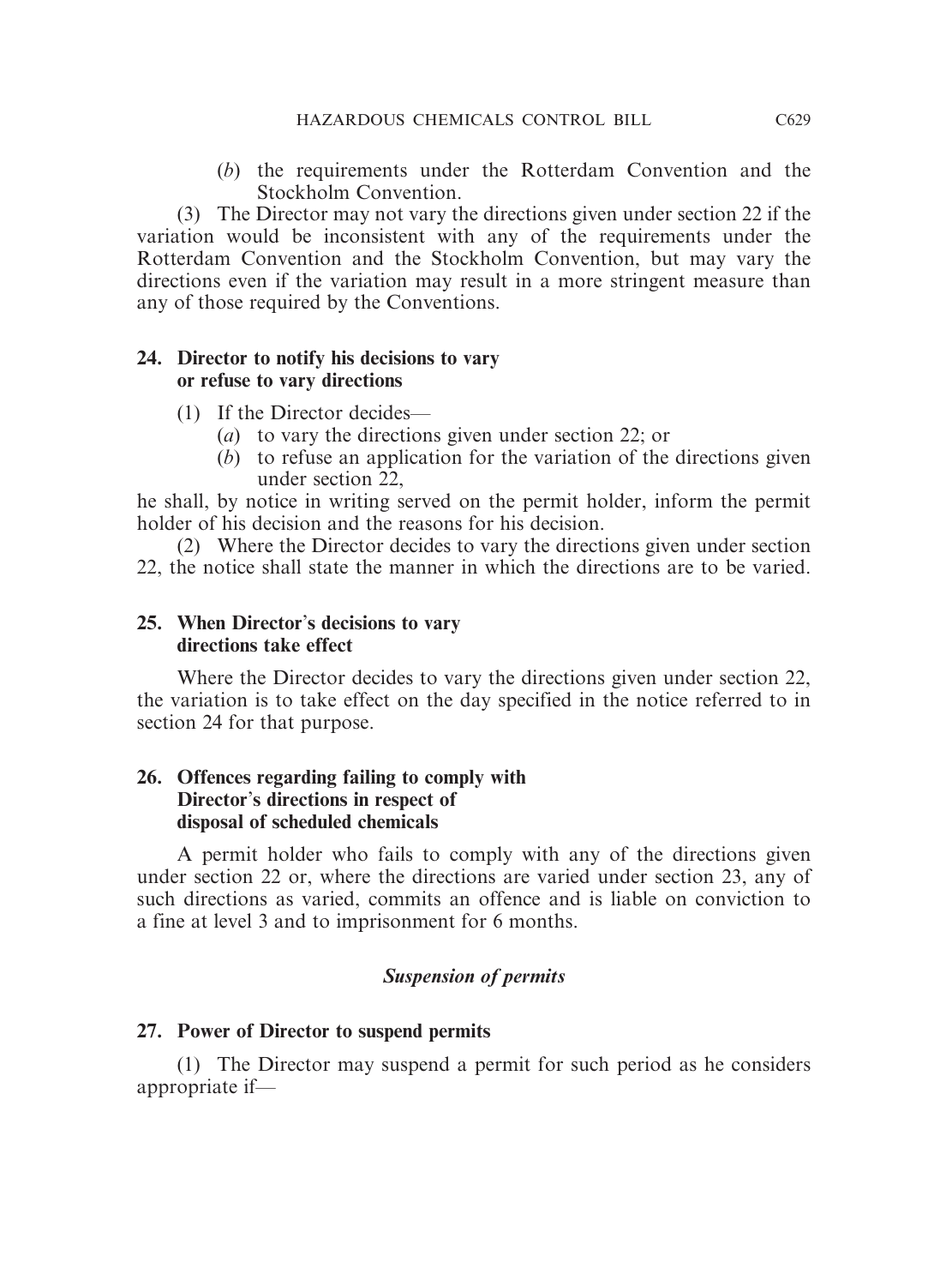- (*a*) the permit holder contravenes any provision of this Ordinance;
- (*b*) the permit holder contravenes any condition of the permit;
- (*c*) the suspension appears to the Director to be necessary for the protection of public health or the environment; or
- (*d*) the suspension appears to the Director to be necessary in order to comply with any of the requirements under the Rotterdam Convention and the Stockholm Convention.

(2) If the Director decides to suspend a permit, he shall, by notice in writing served on the permit holder, inform the permit holder of his decision and the reasons for his decision.

# **28. When suspension of permits takes effect**

(1) Where the Director decides to suspend a permit under section 27, the suspension is to take effect on the day specified in the notice of suspension for that purpose.

(2) A suspension is to take effect under subsection (1) notwithstanding that an appeal has been or is to be lodged under section  $42(f)$  against the Director's decision.

#### **29. Return of permits to Director on suspension of permits**

(1) As soon as practicable after a suspension of a permit takes effect, the permit holder shall return the permit to the Director.

(2) A person who, without reasonable excuse, contravenes subsection (1) commits an offence and is liable on conviction to a fine at level 1 and to imprisonment for 6 months.

## **30. Return of permits to permit holders after expiry of suspension periods**

After a suspension of a permit ceases to have effect, the Director may send the permit to the permit holder in such manner as the Director considers appropriate if the permit holder—

- (*a*) does not collect the permit from the Director within 10 working days after the cessation; or
- (*b*) has requested in writing that the permit be sent to him.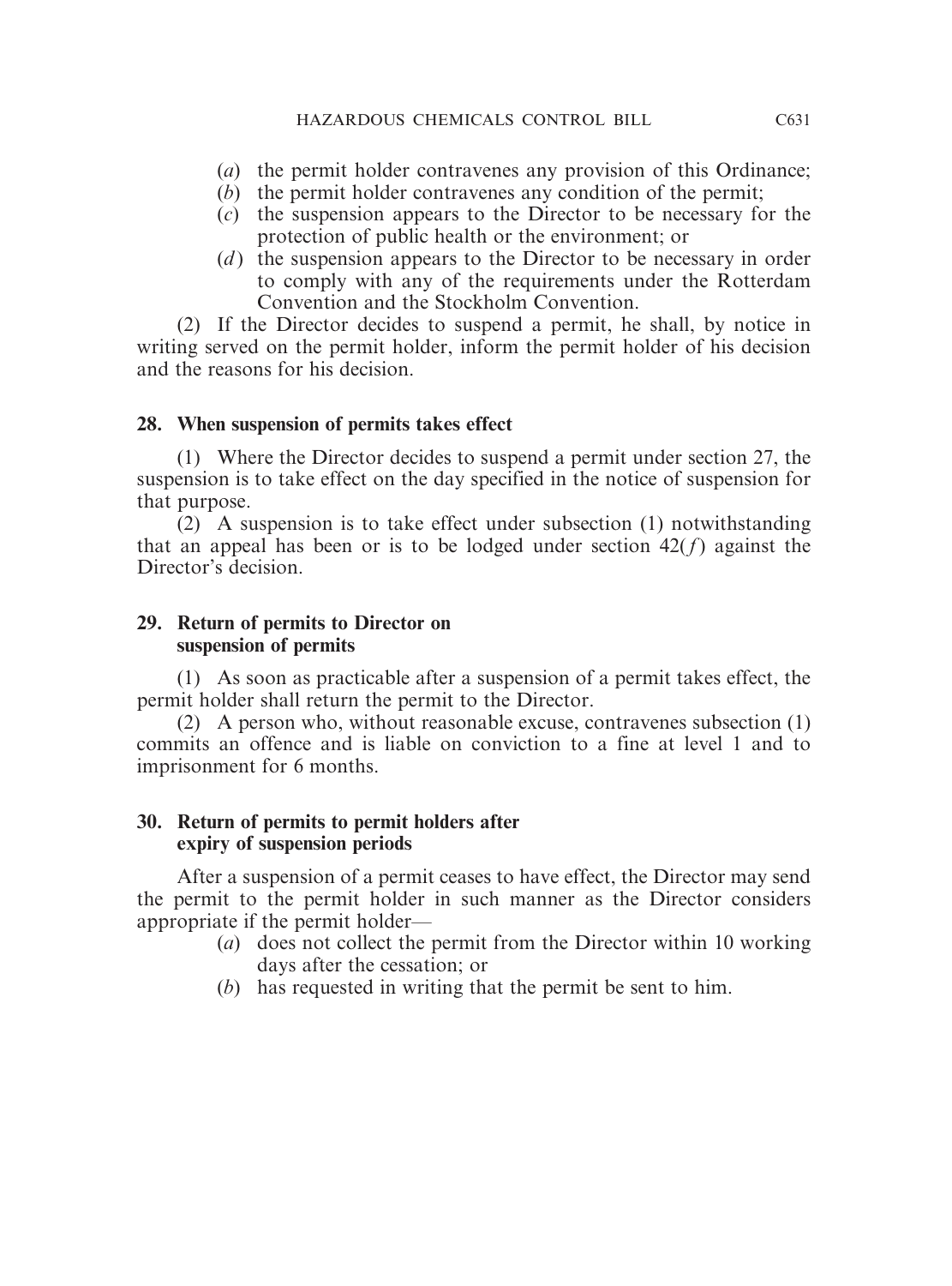#### *Supplementary provisions regarding cancellation or suspension of permits*

#### **31. Supplementary provisions regarding cancellation or suspension of permits**

(1) In exercising his power under section 19 or 27, the Director may cancel or suspend a permit to the extent that it relates to one or more scheduled chemicals that are authorized to be manufactured, exported, imported or used under the permit.

(2) Where there is a partial cancellation or partial suspension of a permit, subject to subsections (3) and (4), the provisions of this Ordinance that apply to or in relation to the cancellation or suspension of a permit shall, with necessary modifications, apply to the partial cancellation or partial suspension to the extent that the permit is so cancelled or suspended.

- (3) Where there is a partial cancellation of a permit—
	- (*a*) section 21(1) shall be construed as requiring the permit holder to return the permit to the Director as soon as practicable after the partial cancellation takes effect; and
	- (*b*) the Director shall, on receiving the permit so returned, issue to the permit holder, free of charge, a permit in respect of the scheduled chemicals that are authorized to be manufactured, exported, imported or used under the permit so returned but are not chemicals to which the partial cancellation relates.
- (4) Where there is a partial suspension of a permit—
	- (*a*) section 29(1) shall be construed as requiring the permit holder to return the permit to the Director as soon as practicable after the partial suspension takes effect;
	- (*b*) the Director shall, on receiving the permit so returned, issue to the permit holder, free of charge, a permit in respect of the scheduled chemicals that are authorized to be manufactured, exported, imported or used under the permit so returned but are not chemicals to which the partial suspension relates; and
	- (*c*) section 30 shall be construed as—
		- (i) requiring the permit holder to return the permit issued to him under paragraph (*b*); and
		- (ii) empowering the Director to send to the permit holder, in such manner as the Director considers appropriate, the permit returned under paragraph (*a*) if the permit holder—
			- (A) does not collect the permit so returned within 10 working days after the partial suspension ceases to have effect; or
			- (B) has requested in writing that the permit be sent to him.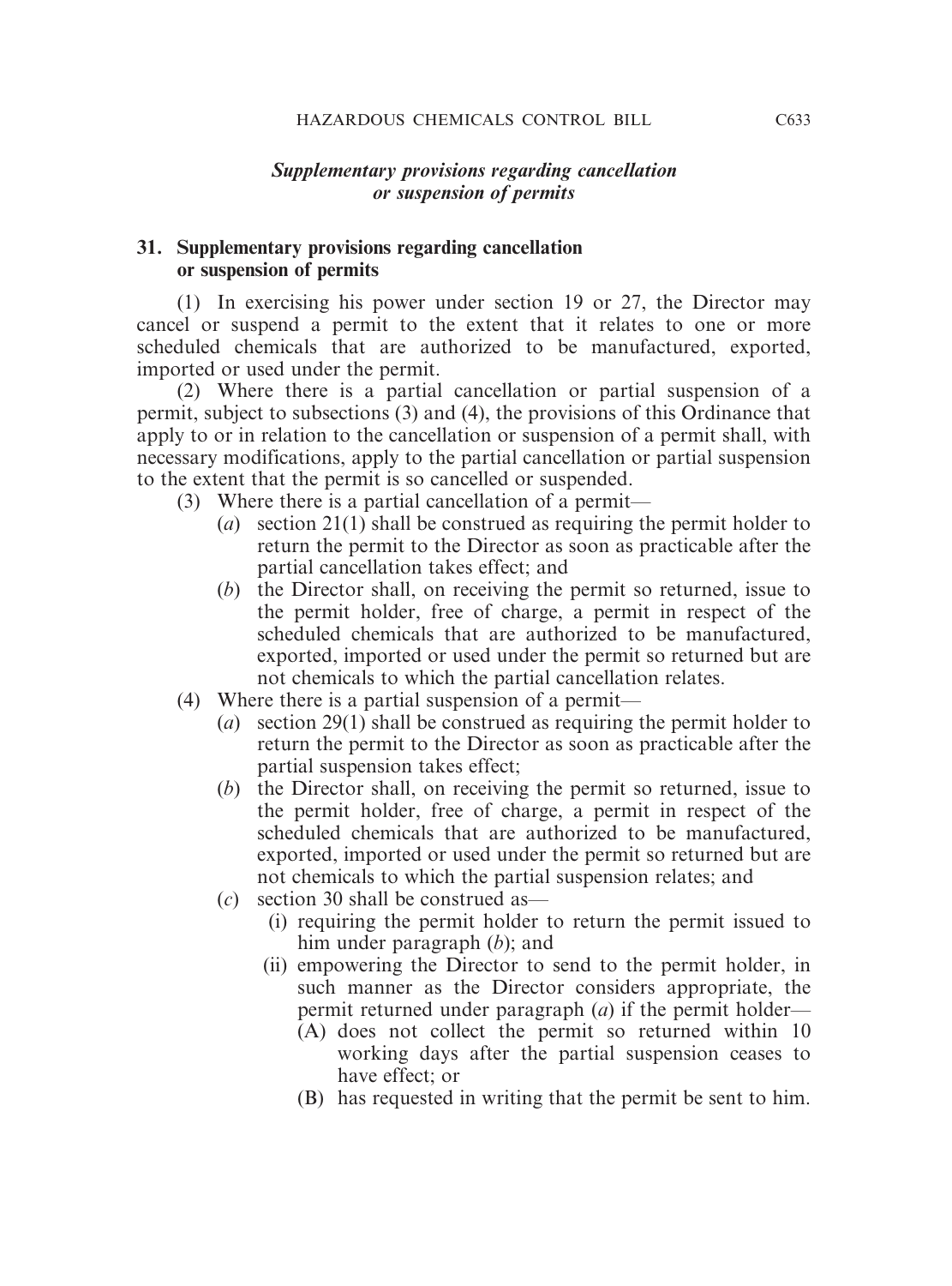(5) A permit issued under subsection (3)(*b*) or (4)(*b*) is to be regarded as a permit issued under section 10(1).

(6) In this section—

- "partial cancellation" (局部取消), in relation to a permit, means the cancellation of the permit to the extent that it relates to one or more, but not all, scheduled chemicals that are authorized to be manufactured, exported, imported or used under the permit;
- "partial suspension" (局部暫時吊銷), in relation to a permit, means the suspension of the permit to the extent that it relates to one or more, but not all, scheduled chemicals that are authorized to be manufactured, exported, imported or used under the permit.

## PART 5

#### ENFORCEMENT POWERS, ETC.

#### **32. Power to enter non-domestic premises, etc. for routine inspection**

(1) For the purposes of ascertaining whether this Ordinance has been or is being complied with, an authorized officer may, at any reasonable time, enter any premises, other than domestic premises, which he reasonably believes is used for manufacturing any scheduled chemical or for facilitating the export, import or use of any such chemical.

(2) After entering any premises under subsection (1), an authorized officer may, at the premises, exercise any or all of the following powers—

- (*a*) to require the production of, inspect and examine—
	- (i) any thing that is or he reasonably believes to be a scheduled chemical; or
	- (ii) any thing that contains or he reasonably believes to contain any such chemical, including any thing that he reasonably believes to have any such chemical as its part;
- (*b*) to require the production or provision of, inspect and examine—
	- (i) any permit or other document to which any scheduled chemical relates, including any document that relates to the origin or nature of such chemical; and
	- (ii) any other document or information or any other thing that he reasonably believes to be relevant to an offence under section 6, 7, 8 or 9;
- (*c*) to take and make copies of any permit, document and information referred to in paragraph (*b*);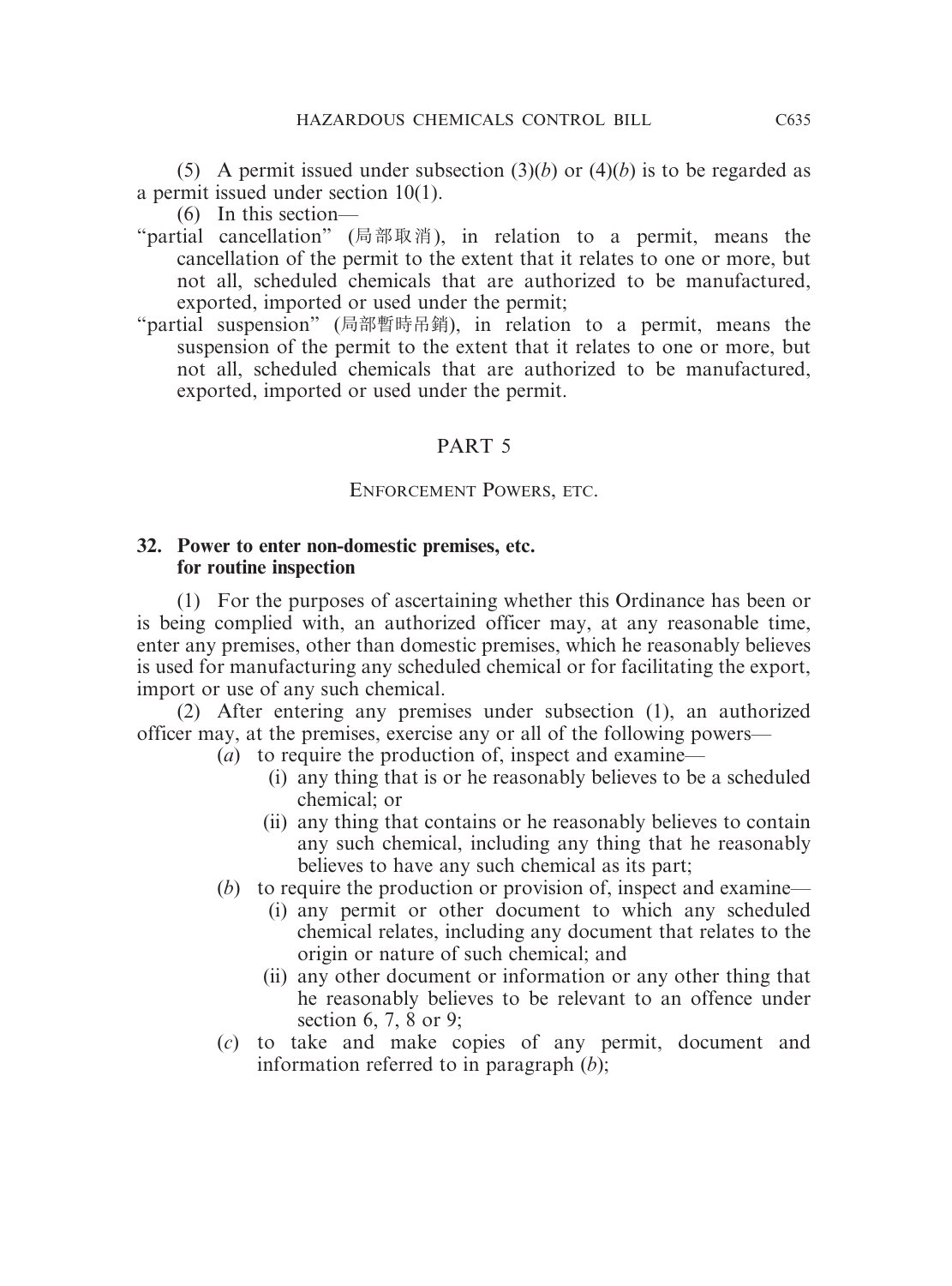- (*d*) to take, without payment but subject to the issue of a receipt for it, such sample of any thing as he may reasonably require for the purposes of examination and investigation to determine whether an offence may have been committed under section 6, 7, 8 or 9.
- (3) A person commits an offence if he—
	- (*a*) without reasonable excuse, fails to comply with a requirement made under subsection (2)(*a*) or (*b*); or
	- (*b*) wilfully obstructs an authorized officer in the exercise of any power conferred under subsection (1) or (2).

(4) A person who commits an offence under subsection (3) is liable on conviction to a fine at level 3 and to imprisonment for 6 months.

(5) Where a sample of any thing is taken away by an authorized officer under subsection (2) for the purposes of examination and investigation, the Director may, after the examination and investigation, direct that the sample be returned to its owner or to the premises from which it was taken or disposed of in such other way as he considers appropriate.

#### **33. Power to enter any premises, etc. in other cases**

(1) Where a warrant has been issued under section 34 in respect of any premises, an authorized officer may enter the premises and exercise any or all of the following powers—

- (*a*) to stop and search any person found at the premises whom he reasonably believes to have committed or is committing an offence under section 6, 7, 8 or 9;
- (*b*) to require the production of, inspect and examine—
	- (i) any thing that is or he reasonably believes to be a scheduled chemical; or
	- (ii) any thing that contains or he reasonably believes to contain any such chemical, including any thing that he reasonably believes to have any such chemical as its part;
- (*c*) to require the production or provision of, inspect and examine—
	- (i) any permit or other document to which any scheduled chemical relates, including any document that relates to the origin or nature of such chemical; and
	- (ii) any other document or information or any other thing that he reasonably believes to be or contain evidence of the commission of an offence under section 6, 7, 8 or 9;
- (*d*) to take and make copies of any permit, document and information referred to in paragraph (*c*);
- (*e*) to seize, remove and detain any thing that he reasonably believes to be or contain evidence of the commission of an offence under section 6, 7, 8 or 9.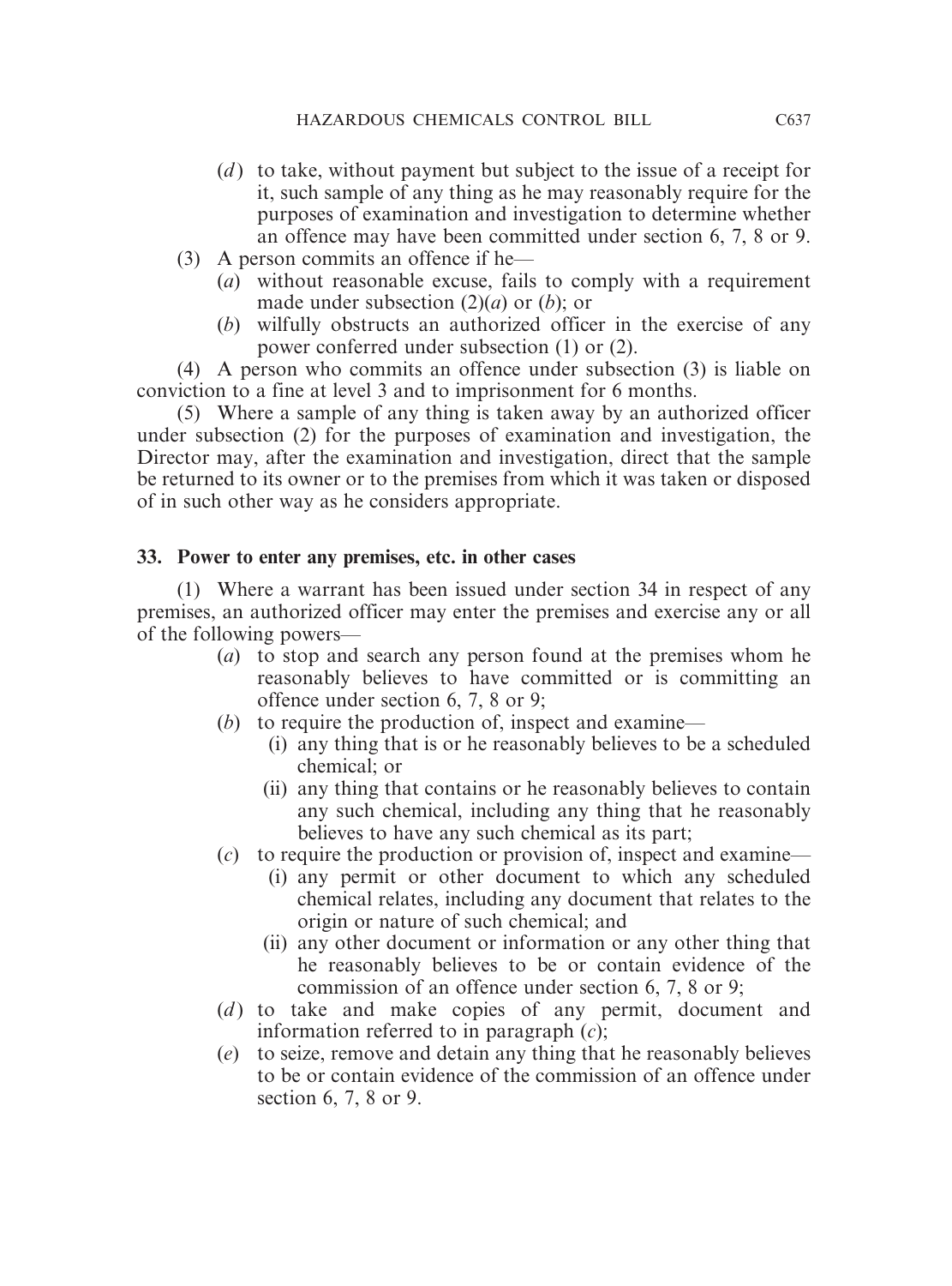- (2) A person commits an offence if he—
	- (*a*) without reasonable excuse, fails to comply with a requirement made under subsection (1)(*b*) or (*c*); or
	- (*b*) wilfully obstructs an authorized officer in the exercise of any power conferred under subsection (1).

(3) A person who commits an offence under subsection (2) is liable on conviction to a fine at level 3 and to imprisonment for 6 months.

# **34. Warrants to be obtained for exercising powers under section 33**

(1) A court may issue a warrant in respect of any premises if it is satisfied by information on oath that there are reasonable grounds for believing that—

- (*a*) an offence under section 6, 7, 8 or 9 has been or is being committed at the premises; or
- (*b*) there is or may be at the premises any thing that is or contains, or is likely to be or contain, evidence of the commission of an offence under section 6, 7, 8 or 9.

(2) A warrant issued under subsection (1) may authorize an authorized officer—

- (*a*) to enter, by force if necessary, and search the premises specified in the information; and
- (*b*) to take with him such assistants as may be necessary.

(3) A warrant issued under subsection (1) continues in force until the purpose for which the entry is necessary has been satisfied.

# **35. Production of proof of identity**

Before or on exercising a power conferred by this Part, an authorized officer shall produce written evidence as to his identity.

# **36. Search by same sex**

A person may only be searched under section 33(1)(*a*) by another person of the same sex.

# **37. Forfeiture of things seized by authorized officers**

(1) If an offence is prosecuted under section 6, 7, 8 or 9, the court may, on its own motion or on application, order any scheduled chemical, any thing of which the chemical is a part, or any container used for containing the chemical or thing, which is seized under section 33(1)(*e*)—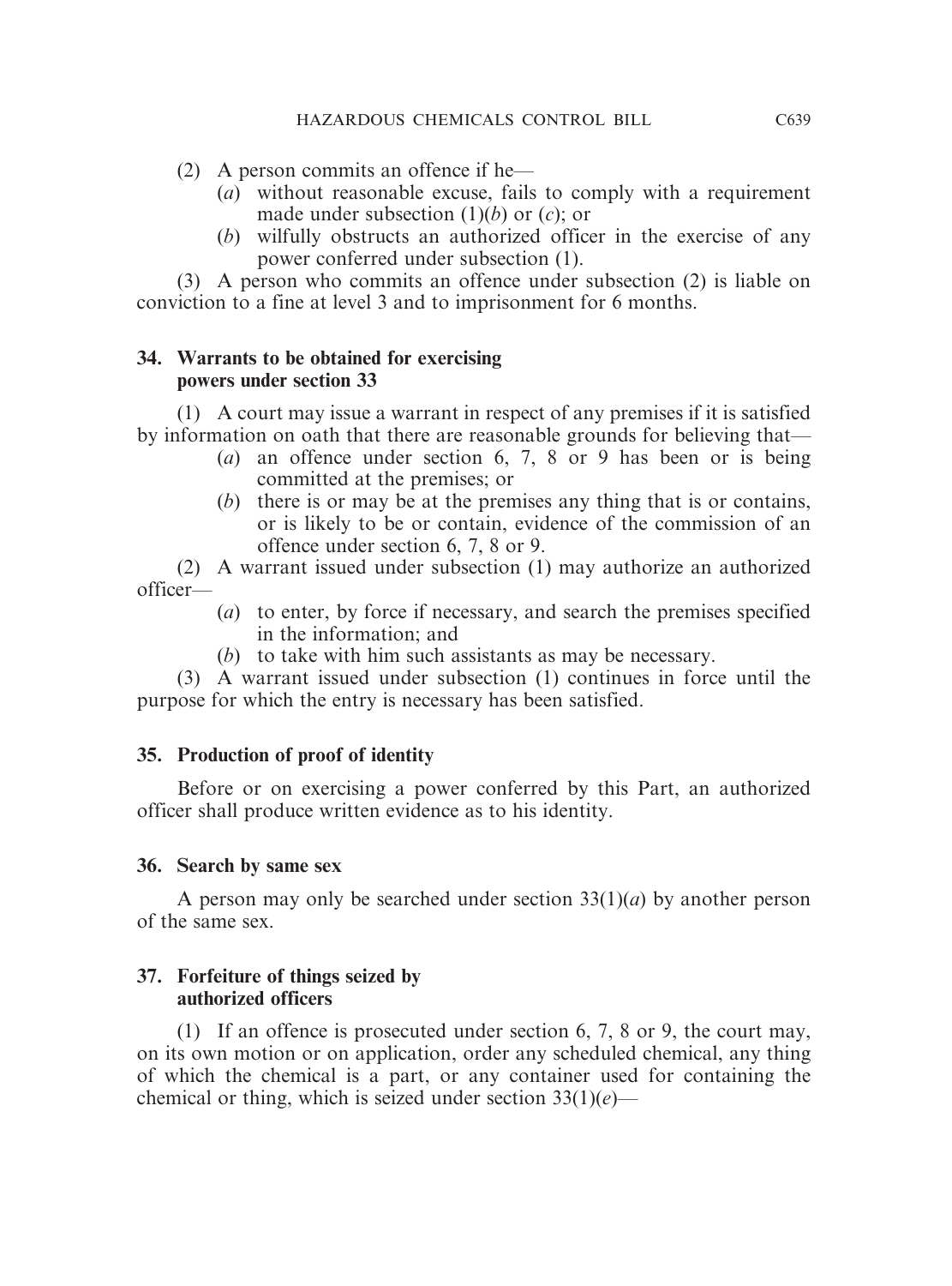- (*a*) to be returned to its owner or the person from whom it was seized; or
- (*b*) to be forfeited to the Government.
- (2) Where an order is made under subsection  $(1)(b)$ 
	- (*a*) any thing that is forfeited to the Government under the order is to be regarded as the property of the Government and is free from all rights of any other person; and
	- (*b*) the Director may dispose of it in such manner as he considers appropriate.

(3) In any proceedings for the making of an order under subsection (1), any statement or other indication concerning the nature of any scheduled chemical which is displayed on or affixed in any manner to—

- (*a*) the chemical;
- (*b*) any thing of which the chemical is a part; or

(*c*) the container used for containing the chemical or that thing, at the time when the chemical or that thing was seized is to be regarded, in the

absence of evidence to the contrary, as a true description of the chemical.

(4) This section applies whether or not a person is convicted of an offence under section 6, 7, 8 or 9.

# PART 6

#### MISCELLANEOUS PROVISIONS

#### **38. Appointment of authorized officers**

The Director may in writing appoint any public officer to be an authorized officer for the purposes of this Ordinance.

#### **39. Director**'**s power to issue duplicates of permits**

(1) If a permit is lost, destroyed or defaced, the Director may, on an application that complies with any regulation made under section 45, and subject to the compliance by the applicant with any other requirement imposed under or by virtue of any such regulation in relation to the application, issue to the permit holder a duplicate permit to replace the original permit.

(2) A duplicate permit has the same effect as the original permit and is to be regarded as having been issued under section 10(1).

(3) On the issue of a duplicate permit, the original permit ceases to be valid.

(4) When making an application for a duplicate permit, the permit holder shall return the original permit to the Director if it is available to him.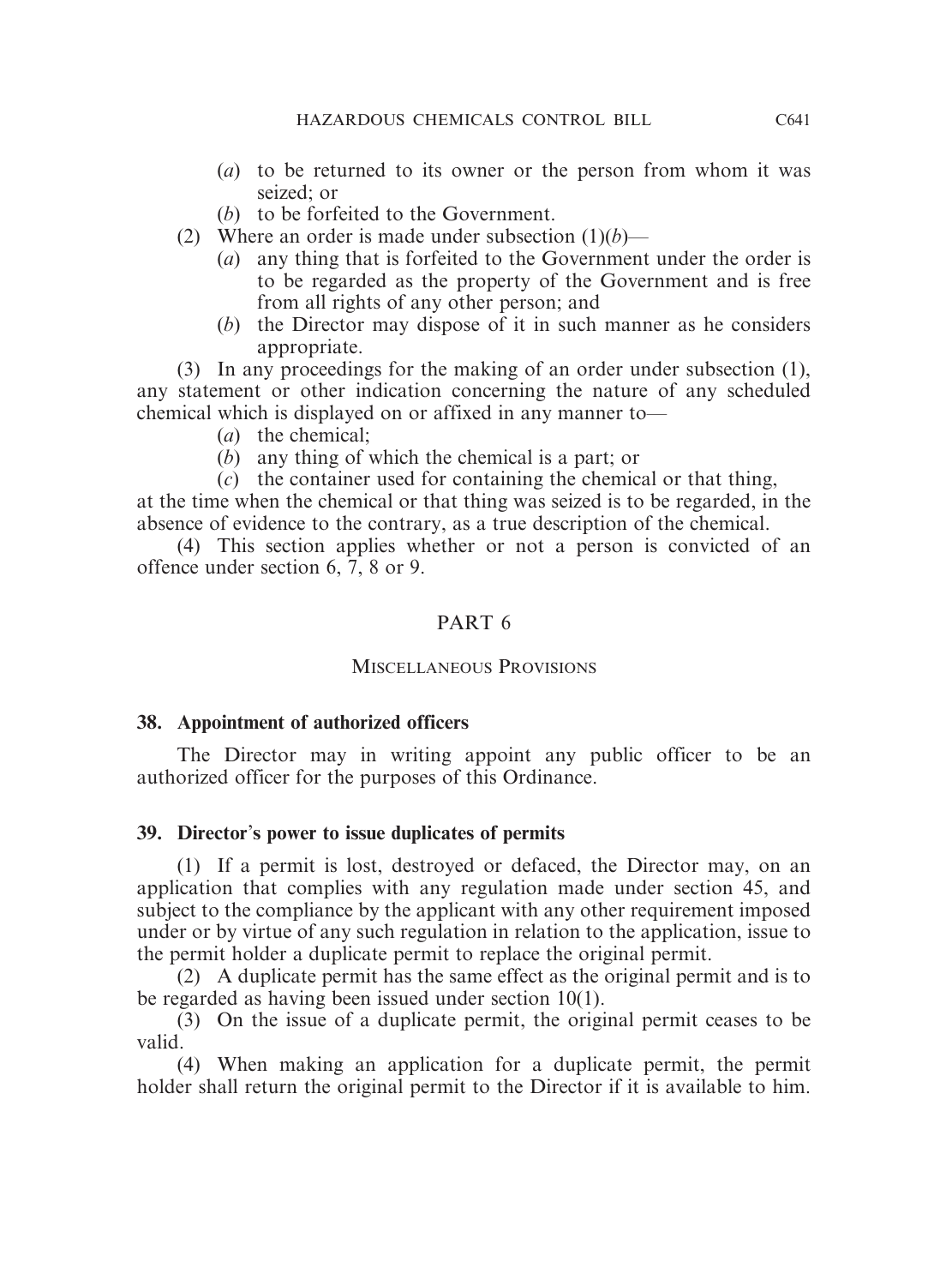(5) The Director may refuse to issue a duplicate permit to the permit holder if he does not return the original permit under subsection (4).

(6) Where the permit holder is not required to return the original permit under subsection (4) because it is not available to him at the time of making the application, if—

- (*a*) the original permit becomes available to him at any time after the application is made; and
- (*b*) the application has not been withdrawn by him or refused by the Director.

the permit holder shall, as soon as practicable after the original permit becomes available to him, report this fact to the Director and shall take all reasonable steps to obtain possession of the permit and return it as soon as practicable to the Director.

# **40. Provision of false or inaccurate information, etc.**

(1) A person commits an offence if he, in purported compliance with a requirement imposed under this Ordinance to produce any document or provide any information—

- (*a*) produces any document or provides any information that he knows to be misleading, false or inaccurate in a material particular;
- (*b*) recklessly produces any document or provides any information that is misleading, false or inaccurate in a material particular; or
- (*c*) produces any document or provides any information that he has no reasonable ground to believe to be true or accurate.

(2) A person commits an offence if he, when required to produce any document or provide any information in respect of any matter to an authorized officer in the exercise of his powers under this Ordinance, withholds the document or information.

(3) A person who commits an offence under subsection (1) or (2) is liable on conviction to a fine at level 3 and to imprisonment for 6 months.

(4) Notwithstanding anything in the Magistrates Ordinance (Cap. 227), proceedings in respect of an offence alleged to have been committed against this section may be brought within any of the following periods which expires earlier—

- (*a*) 2 years after the alleged commission of the offence; or
- (*b*) 6 months after the first discovery of the alleged commission of the offence by the Director.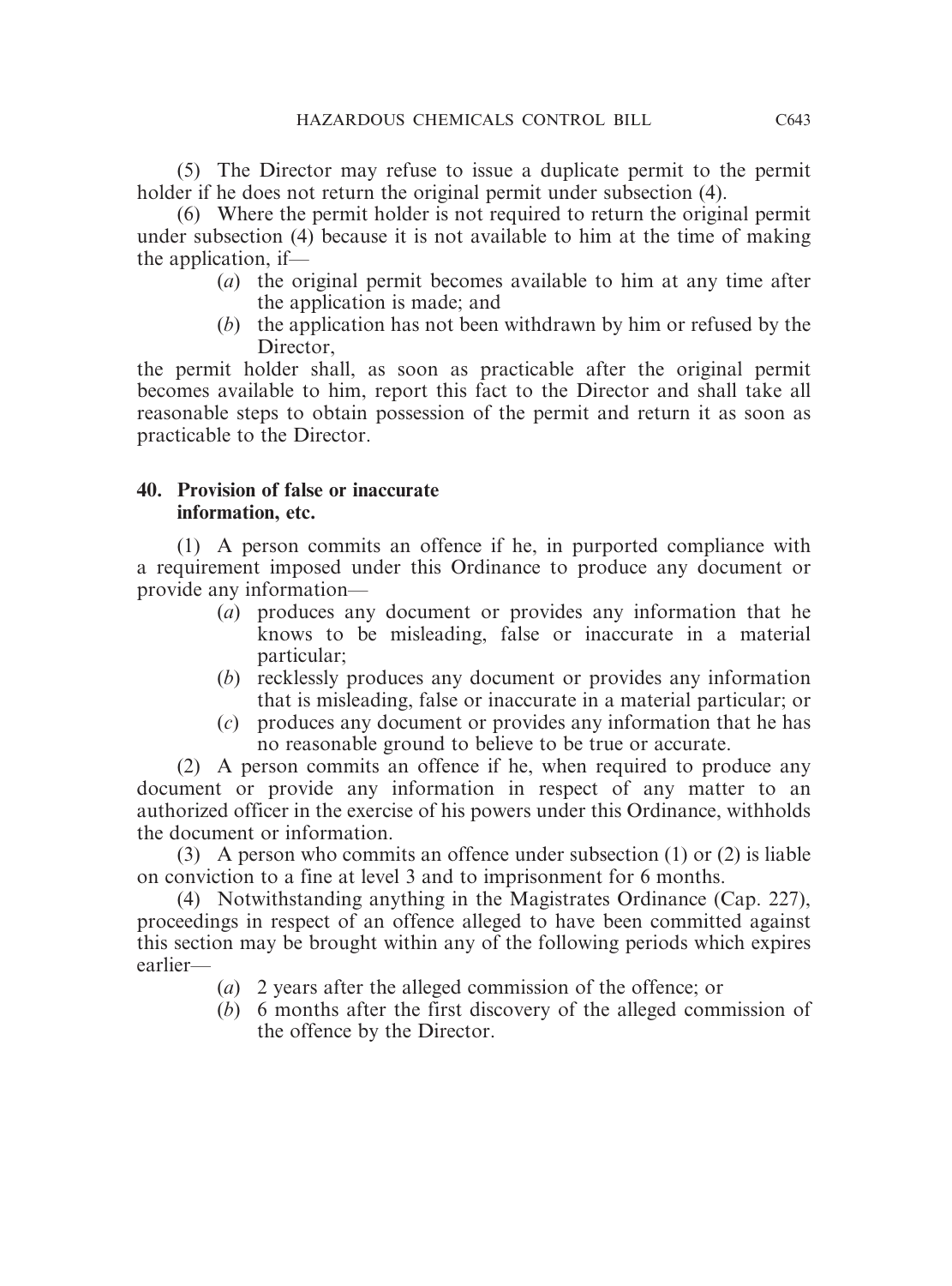# **41. Proceedings for or in connection with acts of employees**

In any proceedings against a person under this Ordinance for or in connection with an act of his employee—

- (*a*) it is not a defence for that person to show that his employee acted without his authority; and
- (*b*) in the absence of evidence to the contrary, any material fact that is known to the employee is to be regarded as having been known to the employer.

# **42. Appeals to Administrative Appeals Board**

A person aggrieved by a decision of the Director relating to—

- (*a*) the refusal of an application for the issue or renewal of a permit under section 10;
- (*b*) the variation of the conditions of a permit under section 13 by the Director on his own initiative;
- (*c*) the refusal of an application for the variation of the conditions of a permit under section 13;
- (*d*) the cancellation of a permit under section 19;
- (*e*) the refusal of an application for the variation of the directions given by the Director under section 23; or
- (*f*) the suspension of a permit under section 27,

may appeal to the Administrative Appeals Board against that decision.

# **43. Admissibility of documents, etc.**

A document purporting to be a document given or issued by the Secretary or the Director and purporting to be signed by him or a public officer authorized by him in that behalf is admissible in evidence in any proceedings without further proof and, in the absence of evidence to the contrary—

- (*a*) is to be regarded as a document given or issued by the Secretary or the Director (as the case may be) and as so signed; and
- (*b*) is evidence of the facts stated in it.

# **44. Service of notices, etc.**

A notice or other document (however described) required or permitted to be served or sent (however described) under this Ordinance is to be regarded as having been duly served or sent if—

(*a*) in the case of the Director—

(i) it is delivered to him at his principal office; or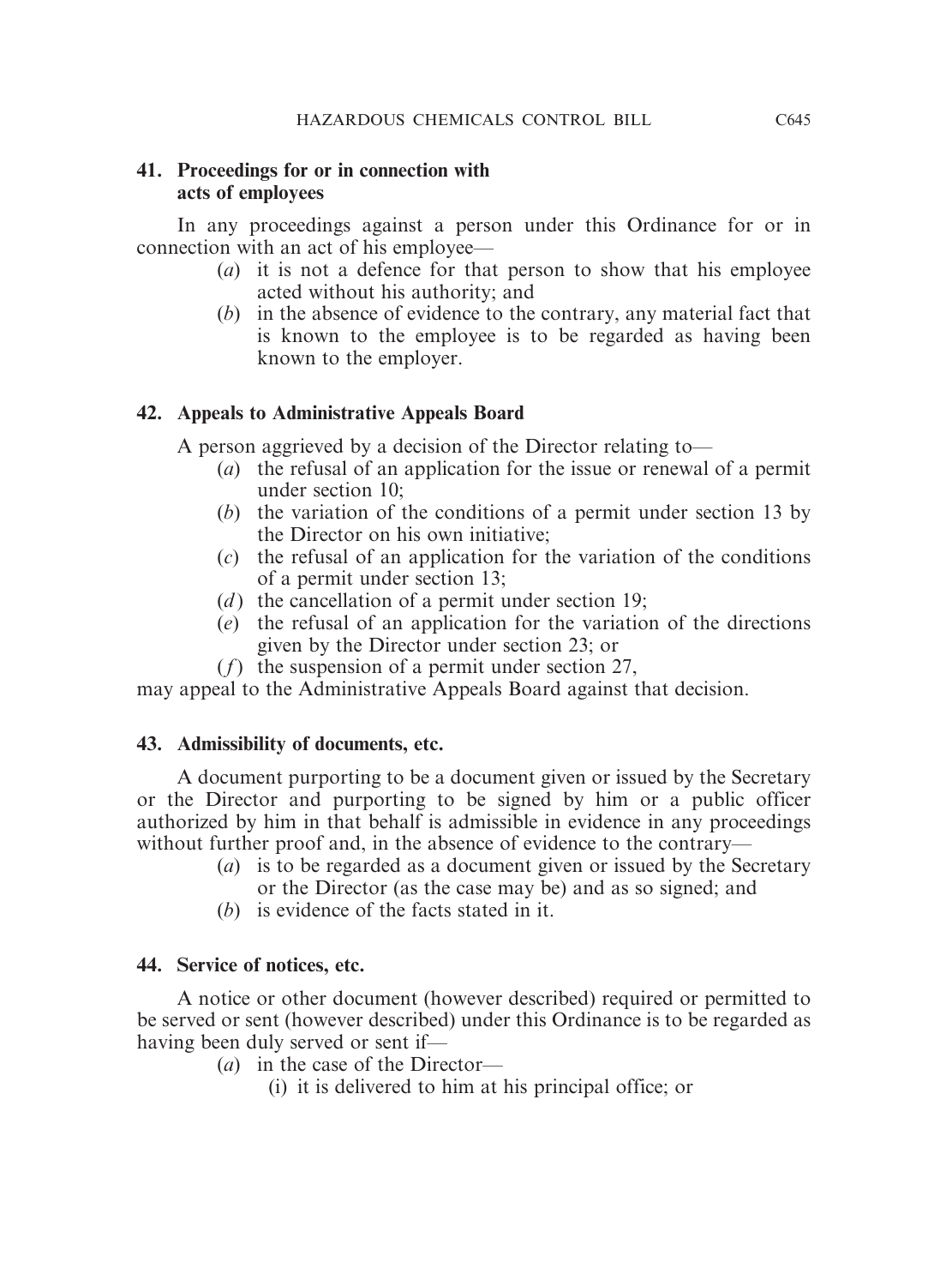- (ii) it is sent to him by registered post addressed to him at his principal office;
- (*b*) in the case of an individual—
	- (i) it is delivered to the individual by personal service; or
	- (ii) it is sent to the individual by registered post addressed to the individual at the individual's last known address; or
- (*c*) in the case of a body corporate—
	- (i) it is delivered to any place in Hong Kong at which the body carries on business and giving it to a person apparently concerned in the management of, or apparently employed by, the body; or
	- (ii) it is sent to the body by registered post addressed to the body at the body's last known address.

# **45. Power of Secretary to make regulations**— **General**

(1) The Secretary may make regulations for the better carrying out of the provisions of this Ordinance.

(2) Without affecting the generality of subsection (1), the Secretary may by regulation—

- (*a*) provide for—
	- (i) applications for the issue or renewal of permits, including the information, particulars and documents to be supplied in respect of such applications and the period within which such applications are to be made;
	- (ii) applications for the variation of the conditions of permits, including the information, particulars and documents to be supplied in respect of such applications and the period within which such applications are to be made;
	- (iii) applications for the variation of the directions of the Director regarding the disposal of scheduled chemicals, including the information, particulars and documents to be supplied in respect of such applications and the period within which such applications are to be made; and
	- (iv) applications for duplicates of permits, including the information, particulars and documents to be supplied in respect of such applications and the period within which such applications are to be made;
- (*b*) provide for the imposition of requirements by the Director in relation to the applications referred to in paragraph (*a*);
- (*c*) provide for the duration of permits;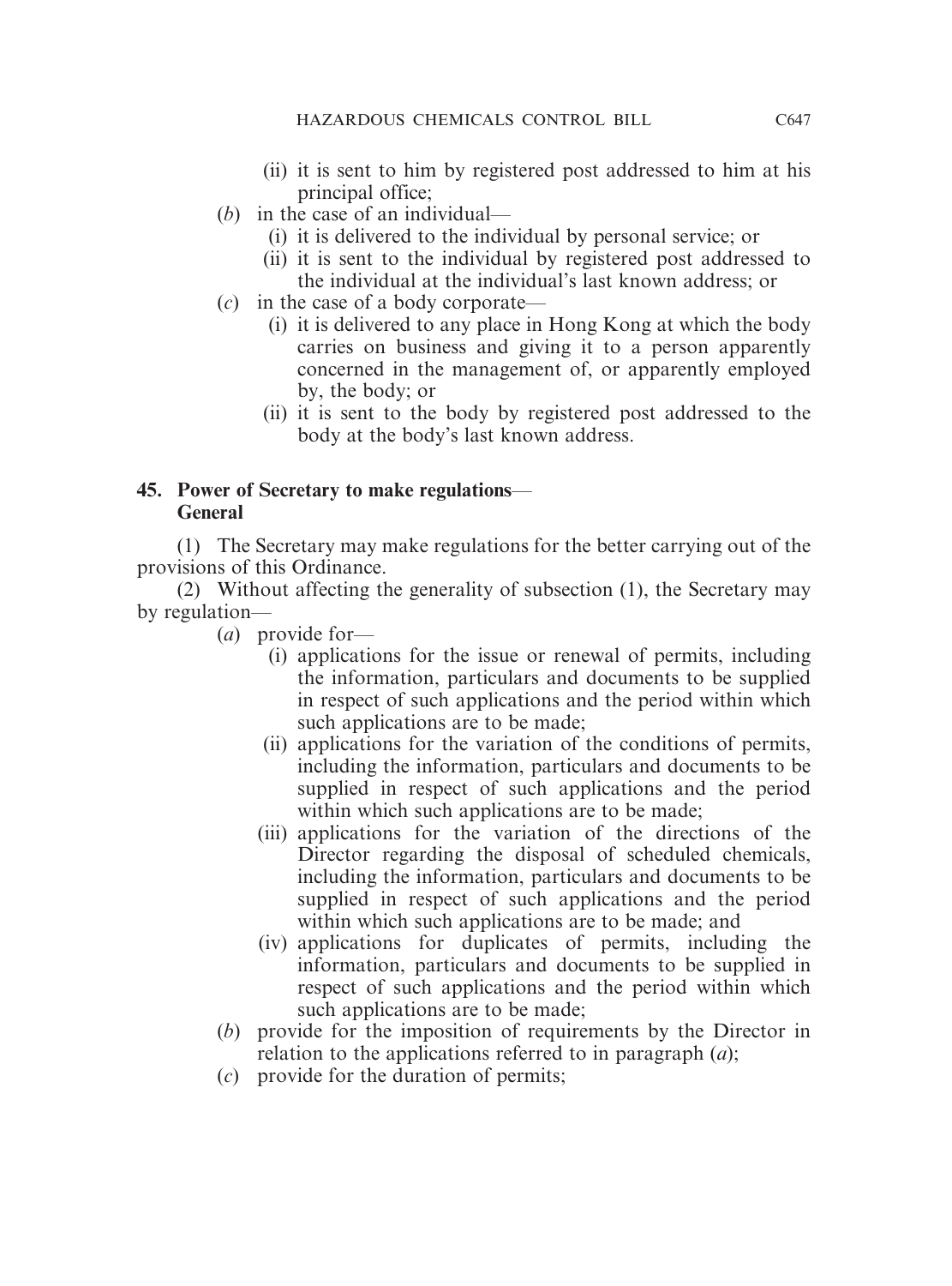- (*d*) require fees to be paid in respect of the applications referred to in paragraph (*a*) and any other matter provided for in this Ordinance;
- (*e*) prescribe anything which is to be or may be prescribed under any regulation made under this section; and
- (*f*) provide for incidental, consequential and transitional provisions that are necessary or expedient in consequence of the regulations.
- (3) A regulation made under this section may—
	- (*a*) make different provisions for—
		- (i) different classes, kinds or descriptions of chemicals; and
		- (ii) different purposes, circumstances or cases; and
	- (*b*) provide that a contravention of the regulation shall be an offence and may, in respect of the offence, provide for a penalty of a fine not exceeding level 3 and imprisonment for 1 year.

# **46. Power of Secretary to make regulations— Fees**

(1) The Secretary may by regulation prescribe the fees payable under this Ordinance.

(2) Without affecting the generality of section 29 of the Interpretation of General Clauses Ordinance (Cap. 1), a regulation made under subsection (1) may make different provisions for—

- (*a*) different classes, kinds or descriptions of chemicals; and
- (*b*) different purposes, circumstances or cases.

# **47. Exemptions**

(1) The Secretary may, in any particular case, exempt in writing any person or chemical, or any class of persons or chemicals, from any provision of this Ordinance.

(2) An exemption under this section may be granted subject to such conditions as the Secretary considers appropriate.

(3) When considering whether to grant any exemption under subsection (1), or the exemption to be granted under that subsection, the Secretary is to have regard to the requirements under the Rotterdam Convention and the Stockholm Convention.

(4) The Secretary may not grant any exemption that is inconsistent with any of the requirements under the Rotterdam Convention and the Stockholm **Convention**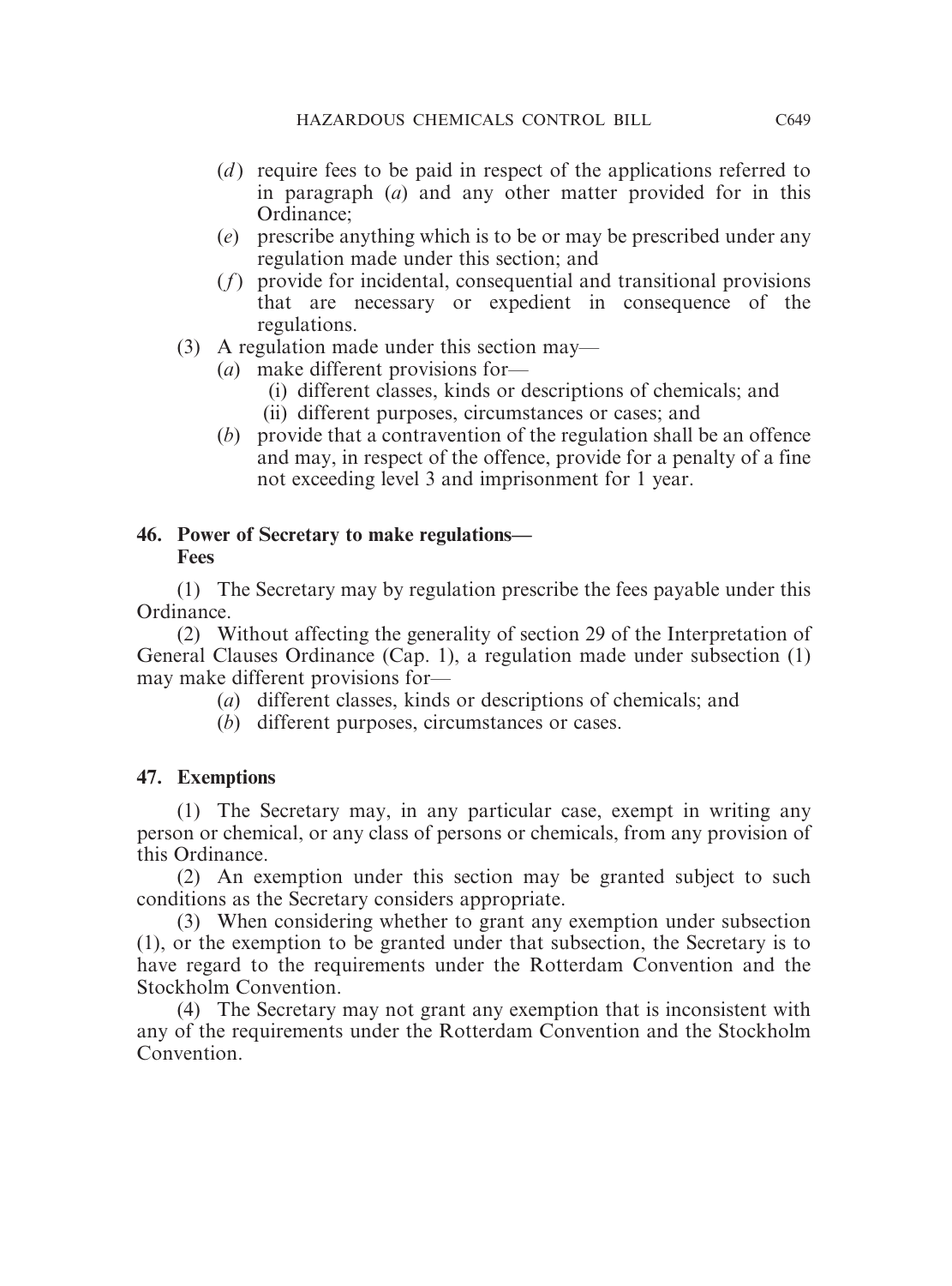#### **48. Delegation**

(1) The Secretary may in writing delegate any of his functions under section 47 to a public officer.

(2) The Director may in writing delegate any of his functions under this Ordinance, other than the functions under this subsection and section 38, to a public officer.

#### **49. Power of Director to specify forms**

The Director may specify any form to be used for the purposes of any matter provided for under this Ordinance.

#### **50. Power of Secretary to amend Schedules**

The Secretary may by order published in the Gazette amend Schedules 1 and 2.

#### **51. Related amendments**

The enactment specified in Schedule 3 is amended as set out in that Schedule.

**SCHEDULE** 1 [ss. 2, 3  $\&$  50]

#### PART 1

#### TYPE 1 CHEMICALS

| Item | Chemical                        | CAS registry number |
|------|---------------------------------|---------------------|
|      | Hexachlorobenzene (HCB)         | 118-74-1            |
|      | Polychlorinated biphenyls (PCB) | 1336-36-3           |

#### PART 2

#### EXTENT TO WHICH PART 2 OF ORDINANCE DOES NOT APPLY TO TYPE 1 CHEMICALS

#### 1. **Interpretation of this Part**

In this Part, "manufactured product" (製成品) means a product that, during its manufacture, is formed into a specific physical shape or design and has an end use function wholly or partly dependent on its shape or design.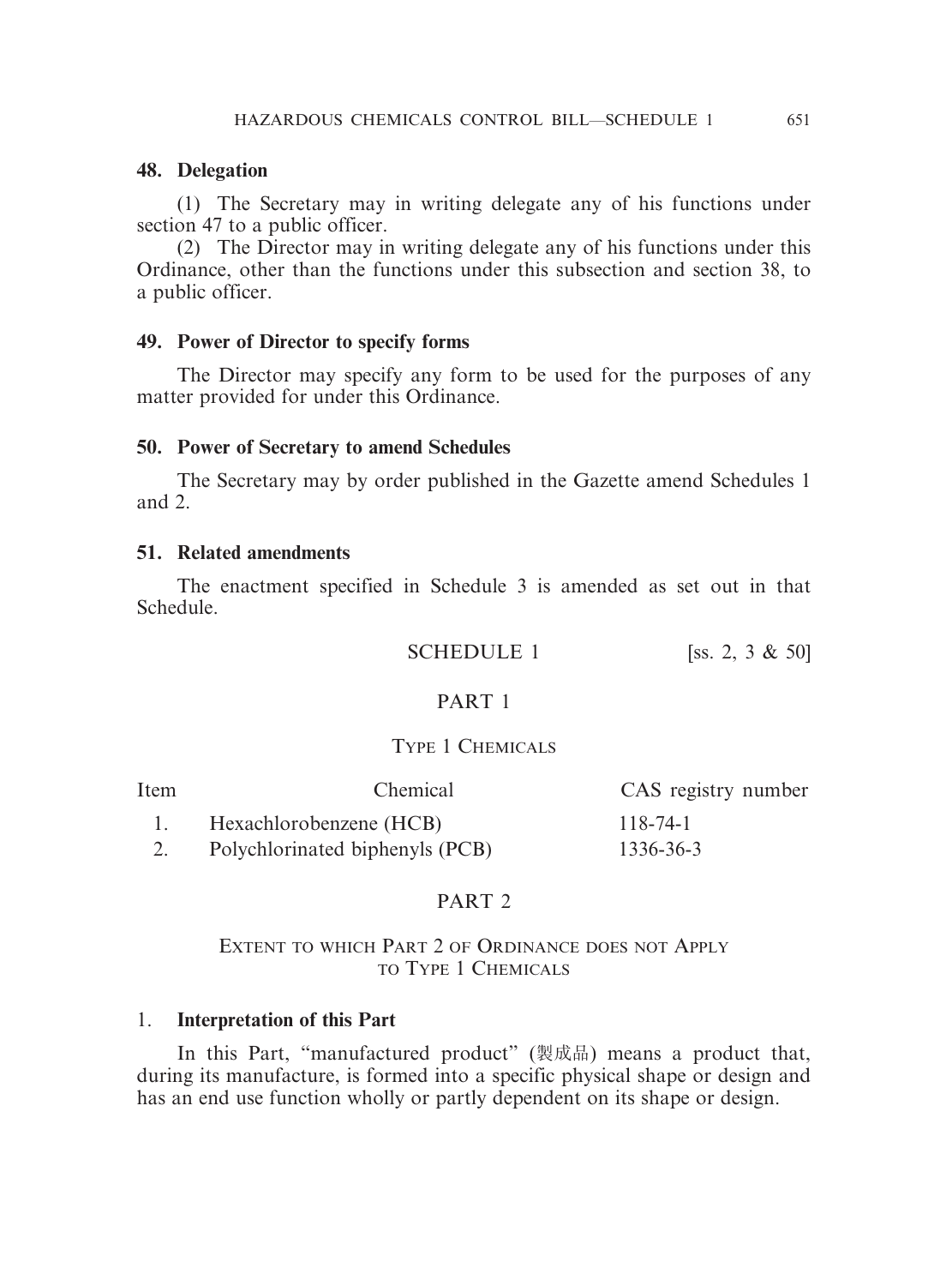#### 2. **Limitations on application of sections 7(1), 8(1) and 9(1) of Ordinance to Type 1 chemicals other than polychlorinated biphenyls**

Sections 7(1), 8(1) and 9(1) of this Ordinance do not apply to a Type 1 chemical that is not polychlorinated biphenyls if the chemical is a constituent element of a manufactured product.

#### 3. **Limitations on application of sections 7(1), 8(1) and 9(1) of Ordinance to polychlorinated biphenyls**

Sections 7(1), 8(1) and 9(1) of this Ordinance do not apply to a Type 1 chemical that is polychlorinated biphenyls if—

- (*a*) the chemical is a constituent element of a manufactured product; and
- (*b*) the concentration of the chemical does not exceed 0.005 per cent (or 50 ppm) and its volume does not exceed 0.05 litre.

SCHEDULE 2 [ss. 2, 3 & 50]

————————————————————

#### PART 1

#### TYPE 2 CHEMICALS

| Item | Chemical                                                                                                                        | CAS registry number                                                |
|------|---------------------------------------------------------------------------------------------------------------------------------|--------------------------------------------------------------------|
| 1.   | Asbestos:<br>actinolite<br>$\left(a\right)$<br>anthophyllite<br>(b)<br>amosite<br>(c)<br>crocidolite<br>(d)<br>tremolite<br>(e) | 77536-66-4<br>77536-67-5<br>12172-73-5<br>12001-28-4<br>77536-68-6 |
| 2.   | Polybrominated biphenyls (PBB):<br>hexabromobiphenyl<br>(a)<br>octabromobiphenyl<br>(b)<br>decabromobiphenyl<br>(c)             | $36355 - 01 - 8$<br>27858-07-7<br>13654-09-6                       |
| 3.   | Polychlorinated terphenyls (PCT)                                                                                                | 61788-33-8                                                         |
| 4.   | Tetraethyl lead                                                                                                                 | $78 - 00 - 2$                                                      |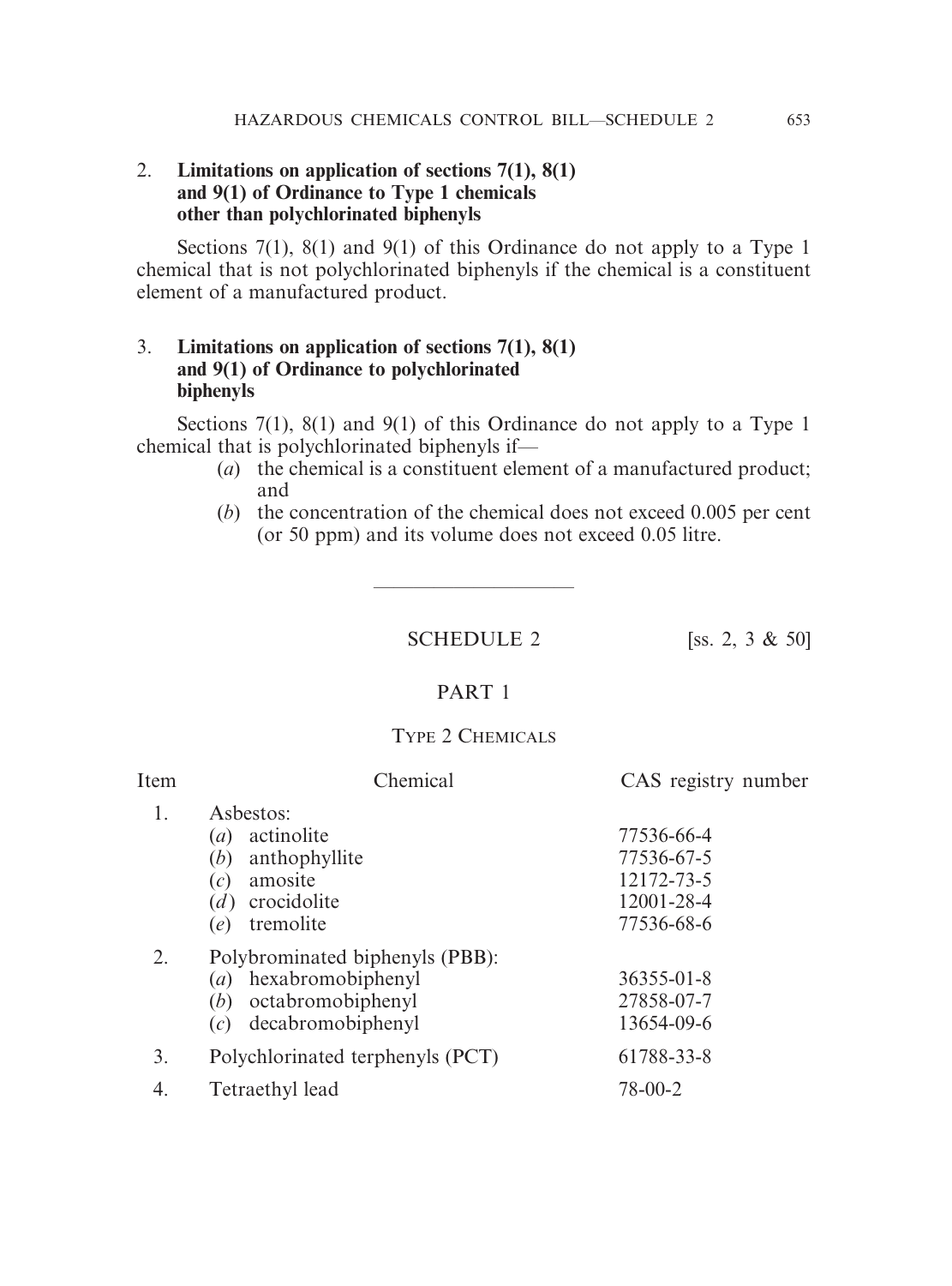| Item | Chemical                              | CAS registry number |
|------|---------------------------------------|---------------------|
|      | 5. Tetramethyl lead                   | 75-74-1             |
|      | Tris $(2,3$ -dibromopropyl) phosphate | $126 - 72 - 7$      |

## PART 2

#### EXTENT TO WHICH PART 2 OF ORDINANCE DOES NOT APPLY TO TYPE 2 CHEMICALS

## 1. **Interpretation of this Part**

In this Part—

"article in transit" (過境物品) has the meaning assigned to it in section 2 of the Import and Export Ordinance (Cap. 60);

"manufactured product" (製成品 ) means a product that, during its manufacture, is formed into a specific physical shape or design and has an end use function wholly or partly dependent on its shape or design.

# 2. **Limitations on application of sections 6(1), 7(1), 8(1) and 9(1) of Ordinance to Type 2 chemicals**

(1) Sections 6(1), 7(1), 8(1) and 9(1) of this Ordinance do not apply to a Type 2 chemical if the chemical is, or is a part of, any of the following things—

- (*a*) any food as defined in section 2(1) of the Public Health and Municipal Services Ordinance (Cap. 132);
- (*b*) any additive as defined in regulation 2(1) of the Food and Drugs (Composition and Labelling) Regulations (Cap. 132 sub. leg. W);
- (*c*) any pharmaceutical product as defined in section 2(1) of the Pharmacy and Poisons Ordinance (Cap. 138);
- (*d*) any radioactive substance as defined in section 2 of the Radiation Ordinance (Cap. 303);
- (*e*) any waste as defined in section 2(1) of the Waste Disposal Ordinance (Cap. 354);
- (*f*) any chemical weapons as defined in section 2(1) of the Chemical Weapons (Convention) Ordinance (Cap. 578);
- (*g*) any thing listed in Schedules I or II of the Single Convention on Narcotic Drugs, 1961 which was adopted on 30 March 1961, as amended by the 1972 Protocol Amending the Single Convention on Narcotic Drugs, 1961 which was adopted on 24 March 1972; or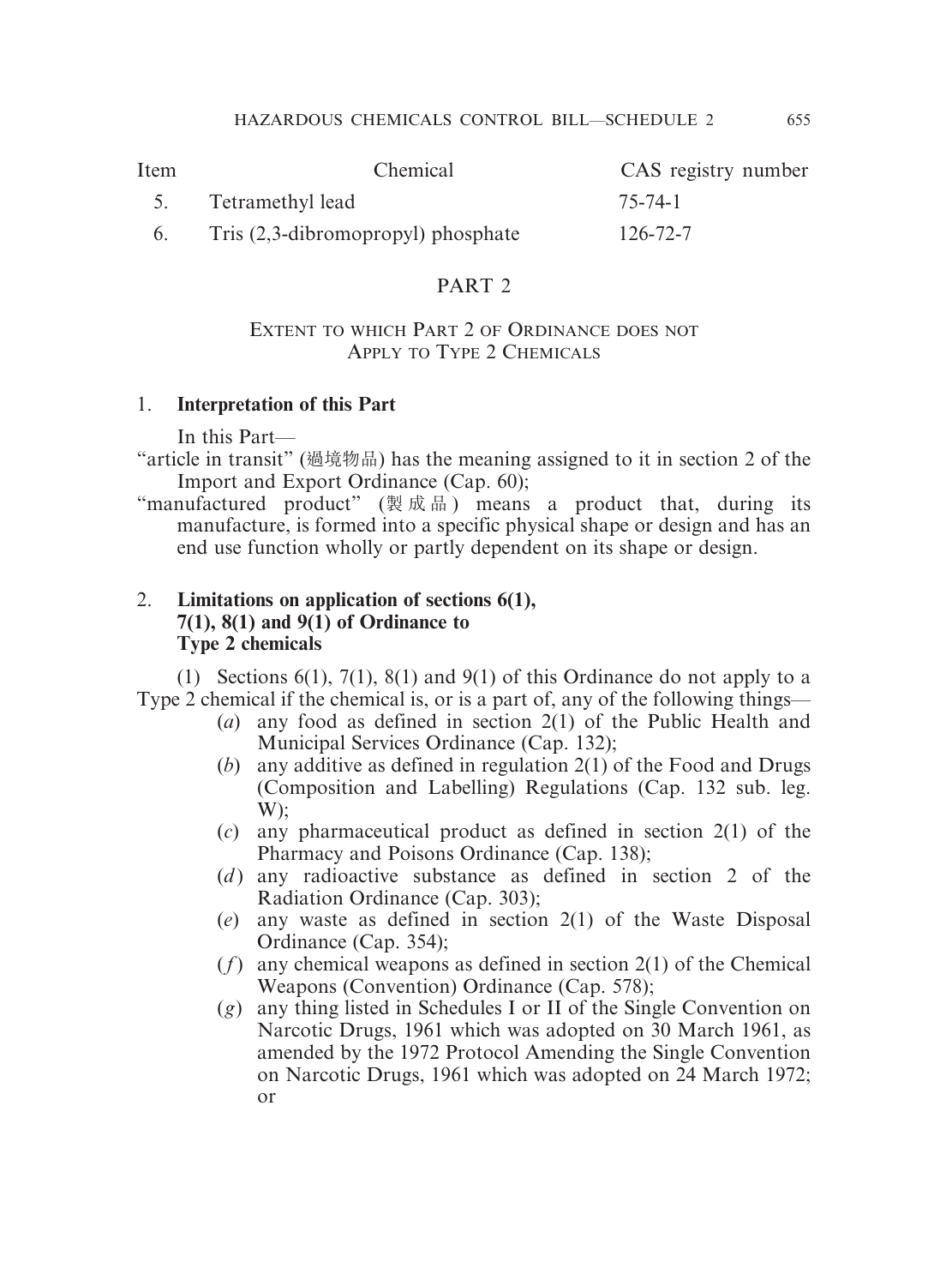(*h*) any thing listed in the Convention on Psychotropic Substances, 1971 which was adopted on 21 February 1971.

(2) Sections 7(1), 8(1) and 9(1) of this Ordinance do not apply to a Type 2 chemical if the chemical is a constituent element of a manufactured product.

(3) Sections 7(1) and 8(1) of this Ordinance do not apply to a Type 2 chemical if the chemical is, or is a part of, an article in transit.

SCHEDULE 3 [s. 51]

————————————————————

#### RELATED AMENDMENTS

#### 1. **First Schedule amended**

The First Schedule to the Import and Export (General) Regulations (Cap. 60 sub. leg. A) is amended, in Part I, by adding—

- "9. Any chemical to which section 8 of the Hazardous Chemicals Control Ordinance ( of 2006) applies under section 3 of that Ordinance.
	- 10. Any article that has as its part any chemical to which section 8 of the Hazardous Chemicals Control Ordinance ( of 2006) applies under section 3 of that Ordinance.".

#### 2. **Second Schedule amended**

The Second Schedule is amended, in Part I, by adding—

| Any chemical to which section 7 of the | All places outside |
|----------------------------------------|--------------------|
| Hazardous Chemicals Control Ordinance  | Hong Kong.         |
| of 2006) applies under section 3       |                    |
| of that Ordinance.                     |                    |
| Any article that has as its part any   | All places outside |
| chemical to which section 7 of the     | Hong Kong.".       |
| Hazardous Chemicals Control Ordinance  |                    |
| of 2006) applies under section 3       |                    |
| of that Ordinance.                     |                    |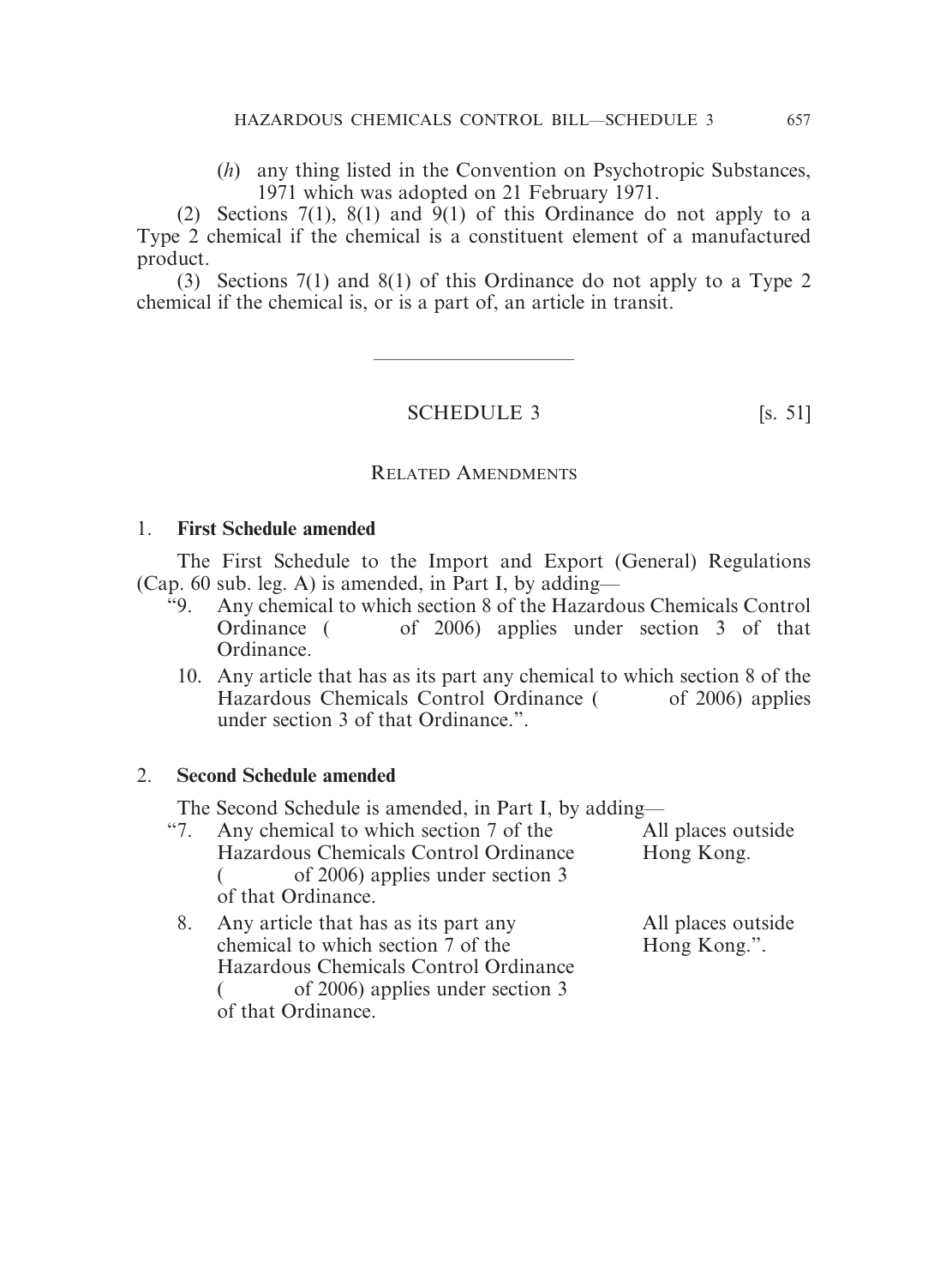#### **Explanatory Memorandum**

The main purpose of this Bill is to regulate the manufacture, export, import and use of chemicals that are not pesticides and have potentially harmful or adverse effects on human health or the environment ("nonpesticide hazardous chemicals"), including such chemicals that are subject to the regulation of the Rotterdam Convention on the Prior Informed Consent Procedure for Certain Hazardous Chemicals and Pesticides in International Trade which was adopted on 10 September 1998 or the Stockholm Convention on Persistent Organic Pollutants which was adopted on 22 May 2001.

- 2. Part 1 (clauses 1 to 5) contains preliminary provisions. In particular—
	- (*a*) clause 2 defines certain terms used in the Bill;
	- (*b*) clause 3 provides for the application of the Bill to a non-pesticide hazardous chemical that is specified in Part 1 of Schedule 1 or 2 to the Bill ("scheduled chemical"), although it further provides that the Bill does not apply to a scheduled chemical to the extent as provided in Part 2 of those Schedules; and
	- (*c*) clause 4 provides that the Bill (if enacted) binds the HKSAR Government.

3. Part 2 (clauses 6 to 9) deals with the restrictions on the manufacture, export, import and use of scheduled chemicals. That Part provides that except under and in accordance with a permit, a person is not allowed to manufacture, export, import or use any scheduled chemical, or cause any such chemical to be manufactured, exported or imported. It also provides that a contravention of the relevant provision is an offence and provides for the penalty in respect of the offence.

4. Part 3 (clauses 10 to 18) deals with matters relating to permits. In particular—

- (*a*) clause 10 provides for the issue and renewal of a permit;
- (*b*) clause 11 empowers the Director of Environmental Protection ("the Director") to impose conditions on a permit;
- (*c*) clause 12 provides for the refusal by the Director of any application for a permit;
- (*d*) clause 13 empowers the Director to vary the conditions of a permit;
- (*e*) clause 14 imposes a duty on the Director to notify the permit holder of the Director's decision regarding the variation of the conditions of his permit;
- (*f*) clause 16 provides for the return of a permit to the Director after the variation of the conditions of the permit takes effect;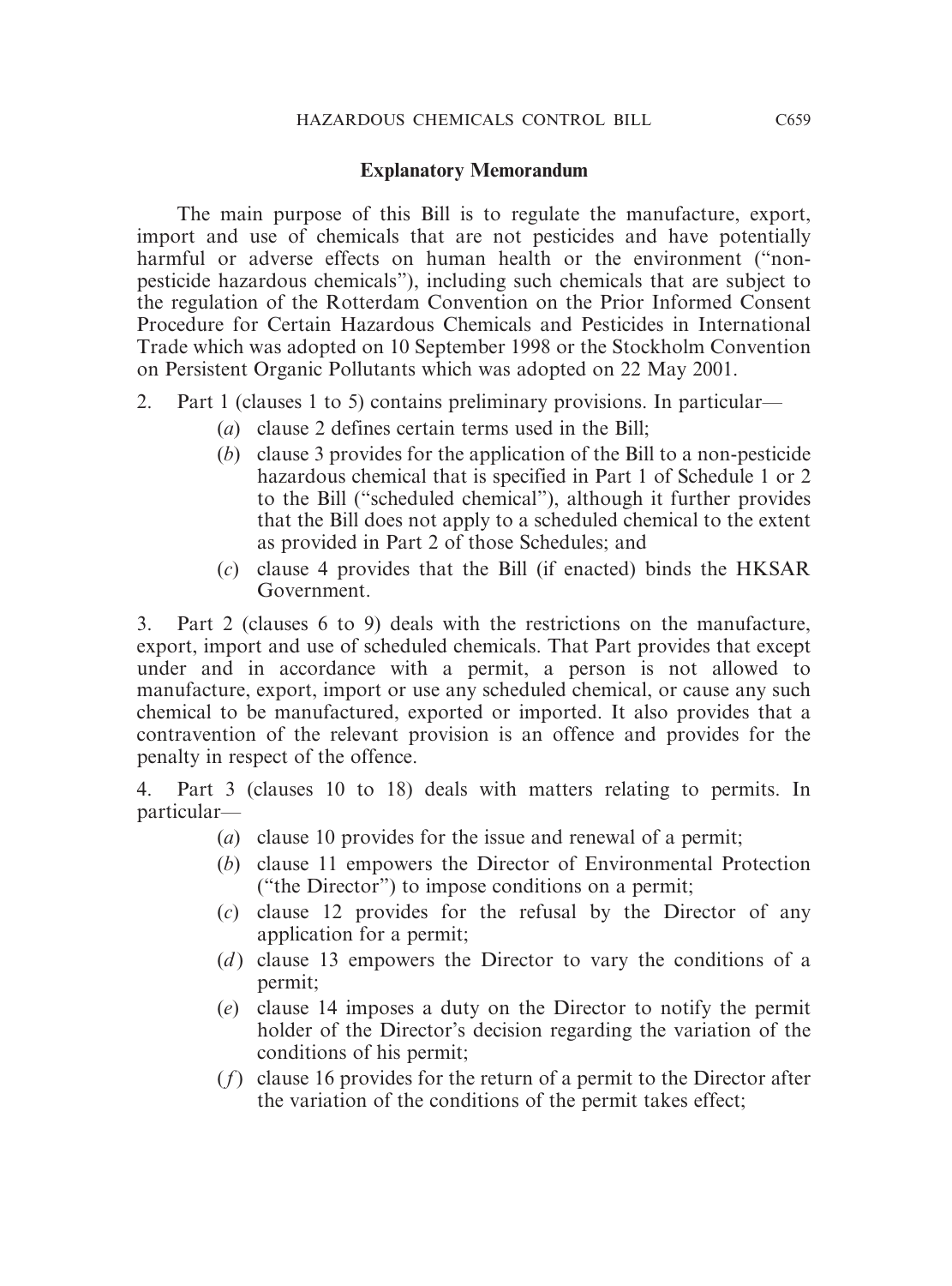- (*g*) clause 17 empowers the Director to issue a permit, with its conditions varied, to the permit holder; and
- (*h*) clause 18 provides that a contravention of a permit condition that falls within a description specified in clause 11(1) is an offence and provides for the penalty in respect of the offence.

5. Part 4 (clauses 19 to 31) deals with the cancellation and suspension of permits. In particular—

- (*a*) clause 19 empowers the Director to cancel a permit;
- (*b*) clause 21 provides for the return of a permit to the Director on its cancellation;
- (*c*) clause 22 empowers the Director to give directions regarding the disposal of any scheduled chemical when a permit is cancelled by him;
- (*d*) clause 23 empowers the Director to vary such directions;
- (*e*) clause 24 imposes a duty on the Director to notify the permit holder as to whether he decides to vary such directions;
- (*f*) clause 26 provides that a failure to comply with any such directions is an offence and provides for the penalty in respect of the offence;
- (*g*) clause 27 empowers the Director to suspend a permit;
- (*h*) clause 29 provides for the return of a permit to the Director on its suspension; and
- (*i*) clause 30 provides for the return of a permit to the permit holder after the expiry of the suspension period.

6. Part 5 (clauses 32 to 37) deals with the enforcement powers of the Director and any other authorized officer appointed by him under the Bill. In particular—

- (*a*) clause 32 confers certain powers on an authorized officer to enable him to carry out any routine inspection;
- (*b*) clause 33 confers certain powers on an authorized officer who has obtained a warrant from the court to enter any premises;
- (*c*) clause 34 empowers the court to issue such a warrant to an authorized officer; and
- (*d*) clause 37 deals with the forfeiture of things seized by an authorized officer.